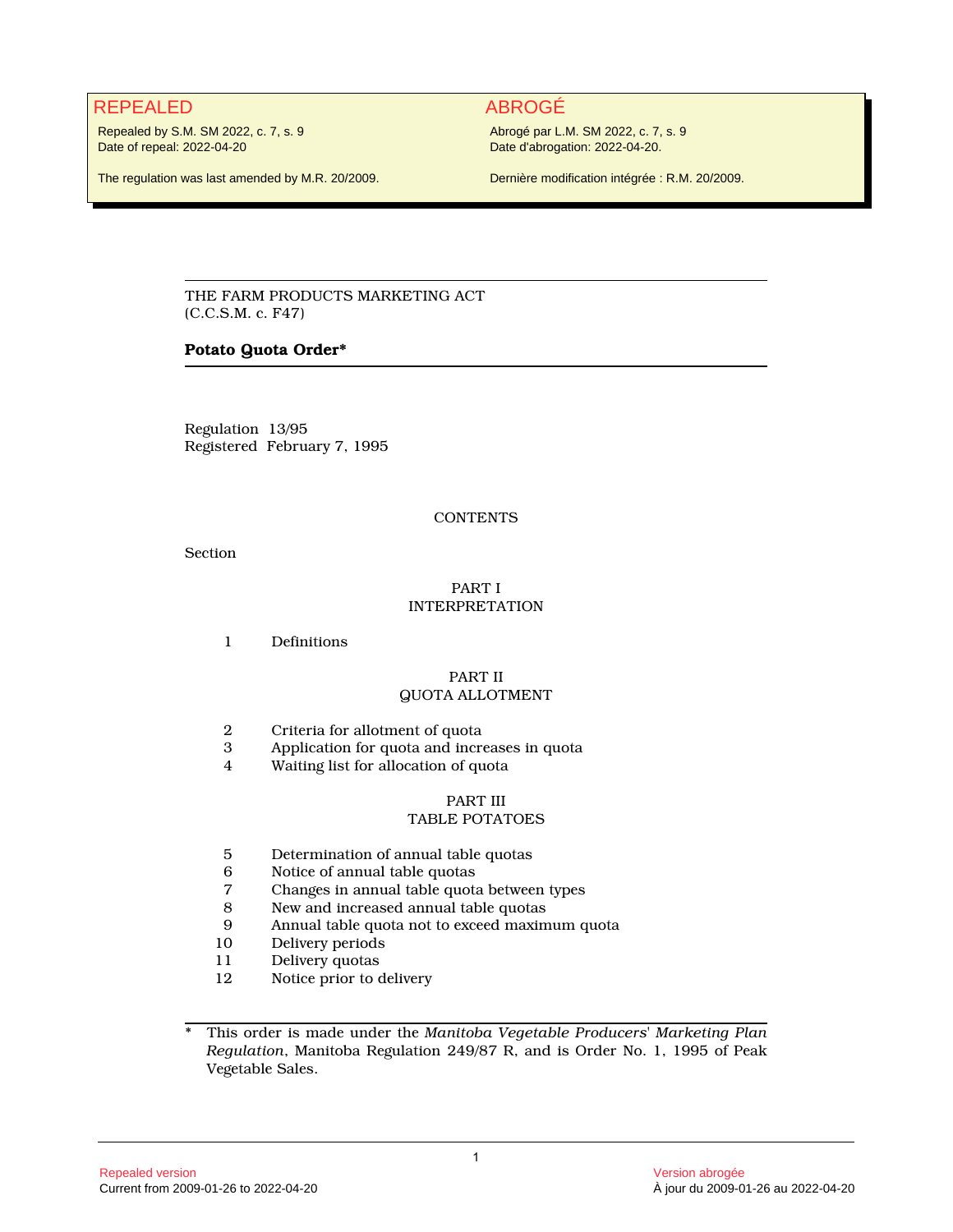- 13 Delivery order required<br>14 Deletion from delivery of
- Deletion from delivery order list
- 15 Discontinuing deliveries re inferior quality
- 16 Resumption of accepting delivery orders<br>17 Adjustment of delivery quotas for market
- Adjustment of delivery quotas for market place
- 18 Pro-rating of table deliveries<br>19 Stand down of table deliverie
- 19 Stand down of table deliveries<br>20 Non-quota delivery period and
- Non-quota delivery period and open delivery period
- 21 Termination of non-quota or open delivery period<br>22 Surplus to quota deliveries
- Surplus to quota deliveries

# PART IV

# SEED POTATOES

- 23 Determination of annual seed quotas
- 24 Notice of annual seed quotas<br>25 Delivery order required
- Delivery order required
- 26 Sharing of non-specified orders
- 27 Marketing seed on table market<br>28 Other marketings of seed potato
- Other marketings of seed potatoes as table potatoes

# PART V

#### REDUCTION OR CANCELLATION OF ANNUAL MARKETING QUOTA S

- 29 Force majeure and stand downs<br>30 Reduction of annual table quotas
- 30 Reduction of annual table quotas for undermarketing<br>31 Reduction of annual seed quotas for undermarketing
- 31 Reduction of annual seed quotas for undermarketin g
- 32 Cancellation of annual table quotas
- 33 Cancellation of annual seed quotas<br>34 Other reduction or cancellation of a
- Other reduction or cancellation of annual marketing quotas

# PART VI

# OTHER REDUCTION OR CANCELLATION OF QUOTA

- 35 Cancellation of quotas on death, winding up, etc.
- 36 Cancellation of quotas on cancellation of registration
- Other reduction or cancellation of quota

# PART VII OWNERSHIP OF QUOTAS

- 38 Quotas belong to board
- 39 Quota non-transferable by producer

#### PART VIII MARKETING PROHIBITIONS

- 40 No marketings without a quota<br>41 No marketings unless quota is t
- 41 No marketings unless quota is for a type<br>42 No excess marketings of table potatoes
- 42 No excess marketings of table potatoes<br>43 No excess marketings of seed potatoes
- 43 No excess marketings of seed potatoes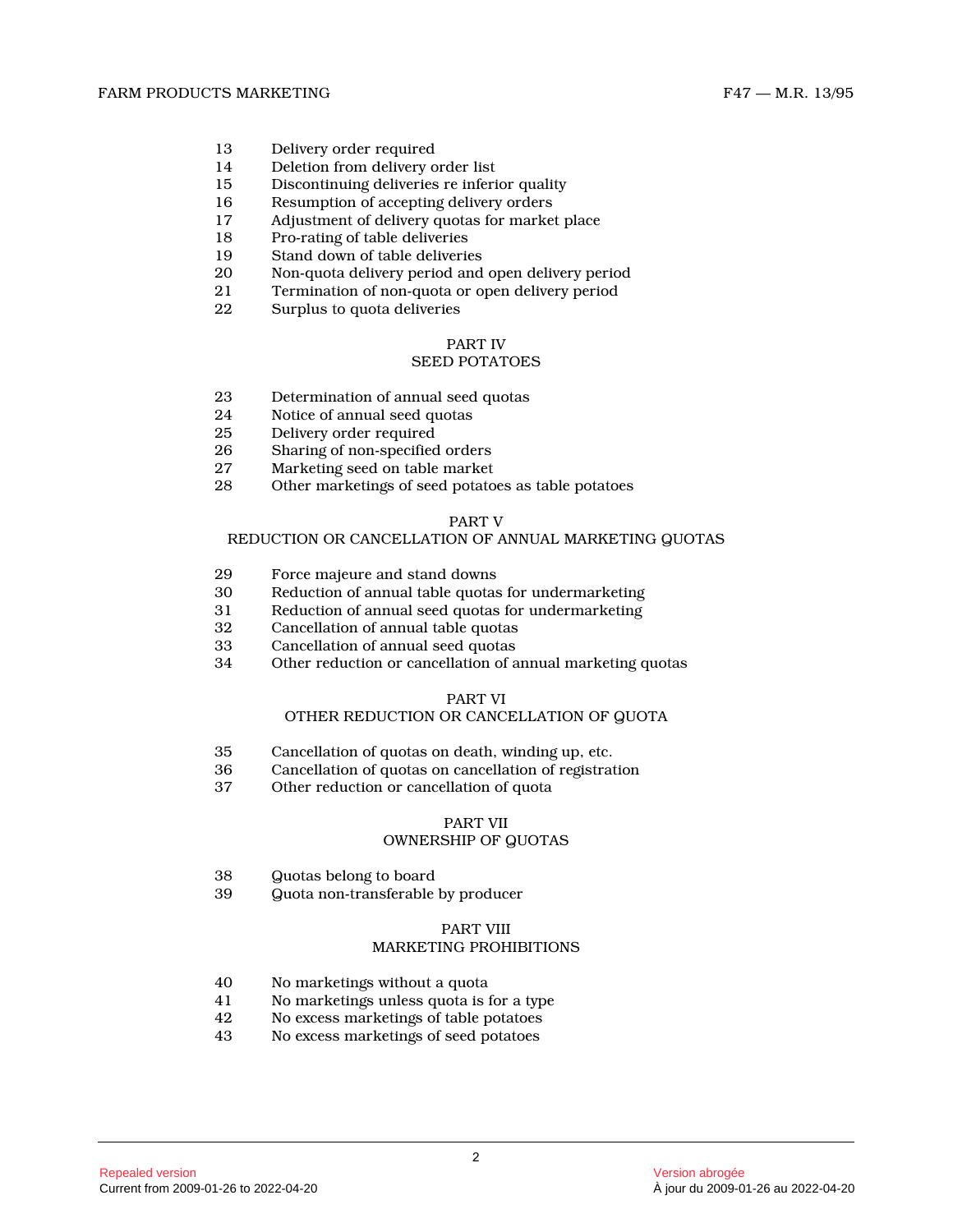#### PART IX GENERAL

- 44 Unacceptable quality<br>45 Effect of sharing 45 Effect of sharing<br>46 Acquisition of int
- 46 Acquisition of interests in excess of maximum quota prohibited
- Exception for grandfathered operations in excess of maximum quota
- 48 Exception for financial assistance to children
- 49 Step-transactions prohibited

# PART X

# CHANGES IN BENEFICIAL OWNERSHIP OF REGISTERED PRODUCERS

- 50 Special definitions
- 51 Transfers by a substantial holder
- 52 Grounds for non-waiver re transfer
- 53 Bankruptcy or receivership of a controlling party
- 54 False or misleading information re transfers
- 55 Reduction of requirements re certain transfers

# PART XI

# ASSOCIATION OF REGISTERED PRODUCERS

- 56 Deemed association<br>57 Association of regist
- 57 Association of registered producers<br>58 Grounds for non-waiver re association
- 58 Grounds for non-waiver re association<br>59 False or misleading information re association
- False or misleading information re association

# PART XII

# RE-ALLOTMENT OF QUOTA

- 60 Complete farm sales
- 61 Lease of complete farm
- 62 Bankruptcy or receivership of a registered producer<br>63 Re-allotment of quota and dispensing with financi
- Re-allotment of quota and dispensing with financial information on death, disability or retirement
- 64 Re-allotment of quota and dispensing with financial information on establishment of family partnership
- 65 Re-allotment of quota and dispensing with financial information on establishment of a corporation
- 66 Partial and complete re-allotment of quota to related persons
- 67 Re-allotment and maximum quota

# PART XII.1

# RETIREMENT AND ANNUAL TABLE POTATO QUOTA REALLOCATION SYSTEM

- 67.1 Re-allotment under system
- 67.2 Acceptance of applications discretionary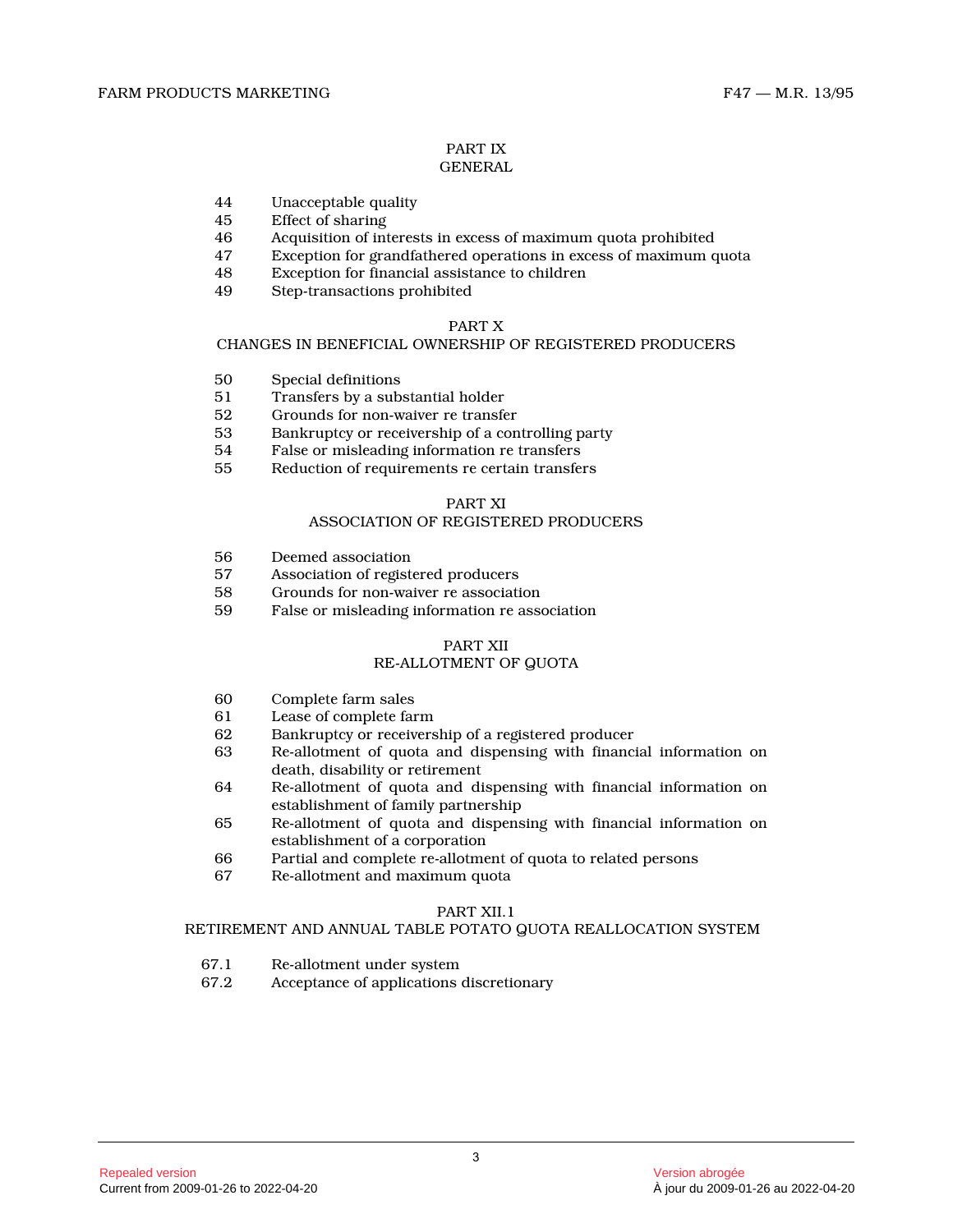# PART XIII

# QUOTA AND CERTIFIED LAND

- 68 Guota to be allotted for certified land<br>69 No application for change of land or b
- 69 No application for change of land or buildings for five years
- 70 Exception from 5 year moratorium on applications
- Examination of certified land, storage facilities and inventory

# PART XIV

# THE PLAN AND NON-APPLICATION

- 72 Non-application re direct consumer sales
- 73 Non-application re potatoes of small potato producer
- 74 Deliveries by small potato producers
- Direct pricing sales
- 76 Further non-application<br>77 Repeal
- **Repeal**

#### SCHEDULE A

# PART I

### INTERPRETATION

#### **Definitions**

**1** In this Order

**"annual marketing quota"** means either an annual table quota or the annual seed quota, as the context may require;

**"annual seed quota"** means the number of 75 pound bags of seed potatoes that a registered producer is authorized to market during a crop year;

**"annual table quota"** means the number of 75 pound bags of a type of table potato that a registered producer is authorized to market during a crop year;

**"category"** means:

- (a) table potatoes, and
- (b) seed potatoes;

**"crop year"** means a period of time commencing July 1st in any calendar year and terminating when all potatoes grown and harvested in that calendar year by registered producers have been marketed;

**"delivery period"** for a type of table potato means a portion of a crop year during which each registered producer shall be entitled to market a portion of the annual marketing quota allotted to that producer for that type of table potato, provided that such producer has complied with notification procedures of the Board and has suitable potatoes available for delivery;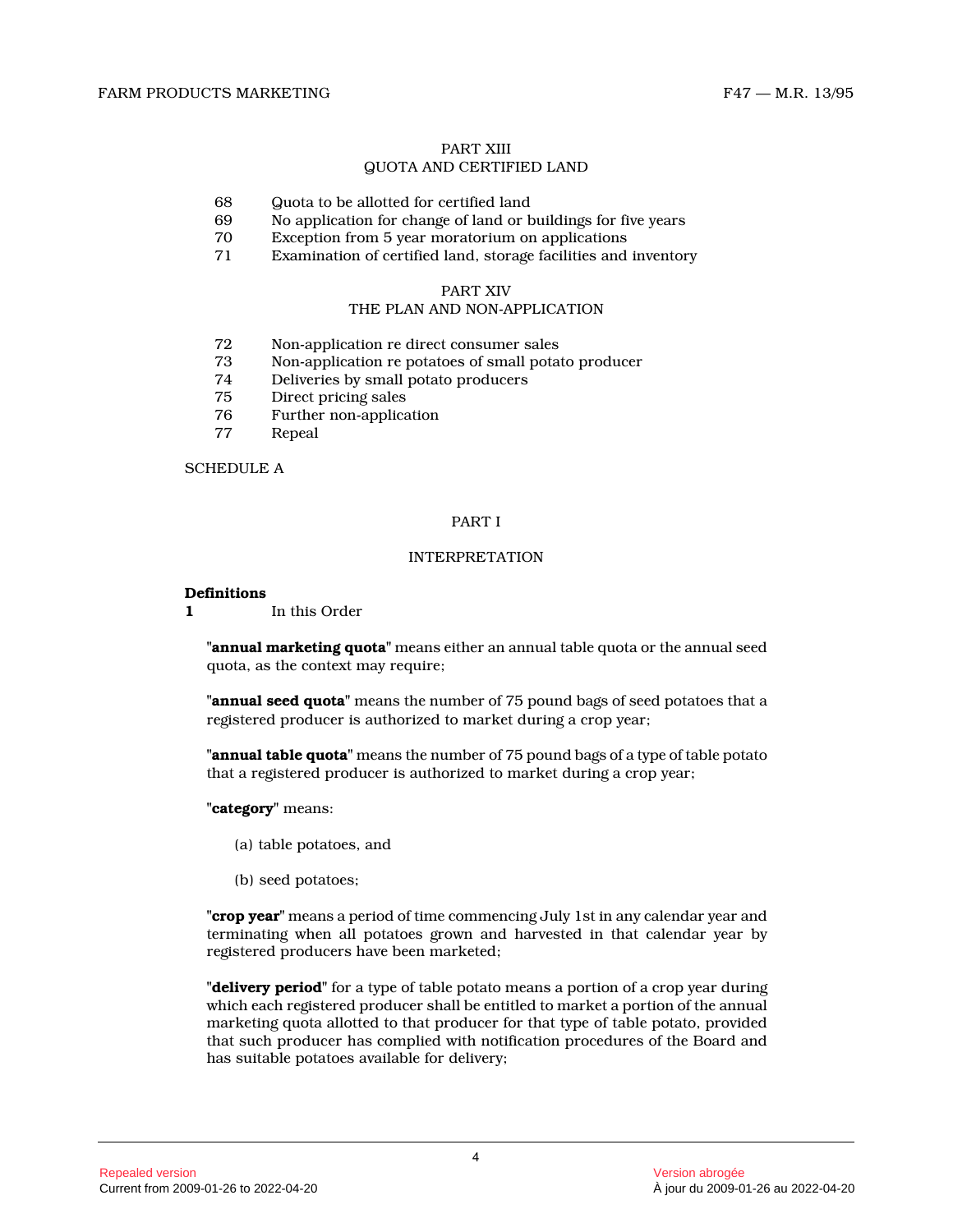**"delivery quota"** for a type of table potato means the amount of table potatoes of that type that a registered producer is entitled to market during a delivery period;

**"maximum quota"** means 100,000 – 75 pound bags of potatoes in a crop year;

**"non-quota delivery period"** for a type of table potato means a period of time when this Board is unable to meet the market demand for table potatoes of a type from the marketings available from producers within their delivery quotas, during which period of time registered producers who are actively marketing potatoes of that type to this Board immediately prior to the commencement of such non-quota delivery period (or who have recently advised the Board of their willingness to market table potatoes of that type) will be invited to market a quantity of table potatoes of that type up to a specified amount (which marketings will not be counted as part of a producer's annual table quota or delivery quota for that type), in order that this Board might meet the market demand for table potatoes of that type during that period of time;

**"non-specified seed order"** means any order for seed potato received by this Board or by a registered table potato producer other than a specified seed order;

**"open delivery period"** for a type of table potato means a portion of a delivery period during which time each registered producer may market to this Board a portion of that producer's table potatoes of that type in excess of that producer's delivery quota for that type, in order that this Board might meet the market demand for table potatoes of that type;

**"open quota"** means that portion of the annual table quota allotted to a producer which may be marketed during an open delivery period;

**"registered producer"** means a registered table potato producer or a registered seed potato producer, or both as the context may require;

**"specified seed order"** means an order received by this Board (or by a registered table potato producer) from a purchaser for seed potatoes grown by a specific registered seed potato producer;

**"table potatoes"** includes the following types:

(a) russet type potatoes, and

(b) red, white and yellow type potatoes.

M.R. 2/2007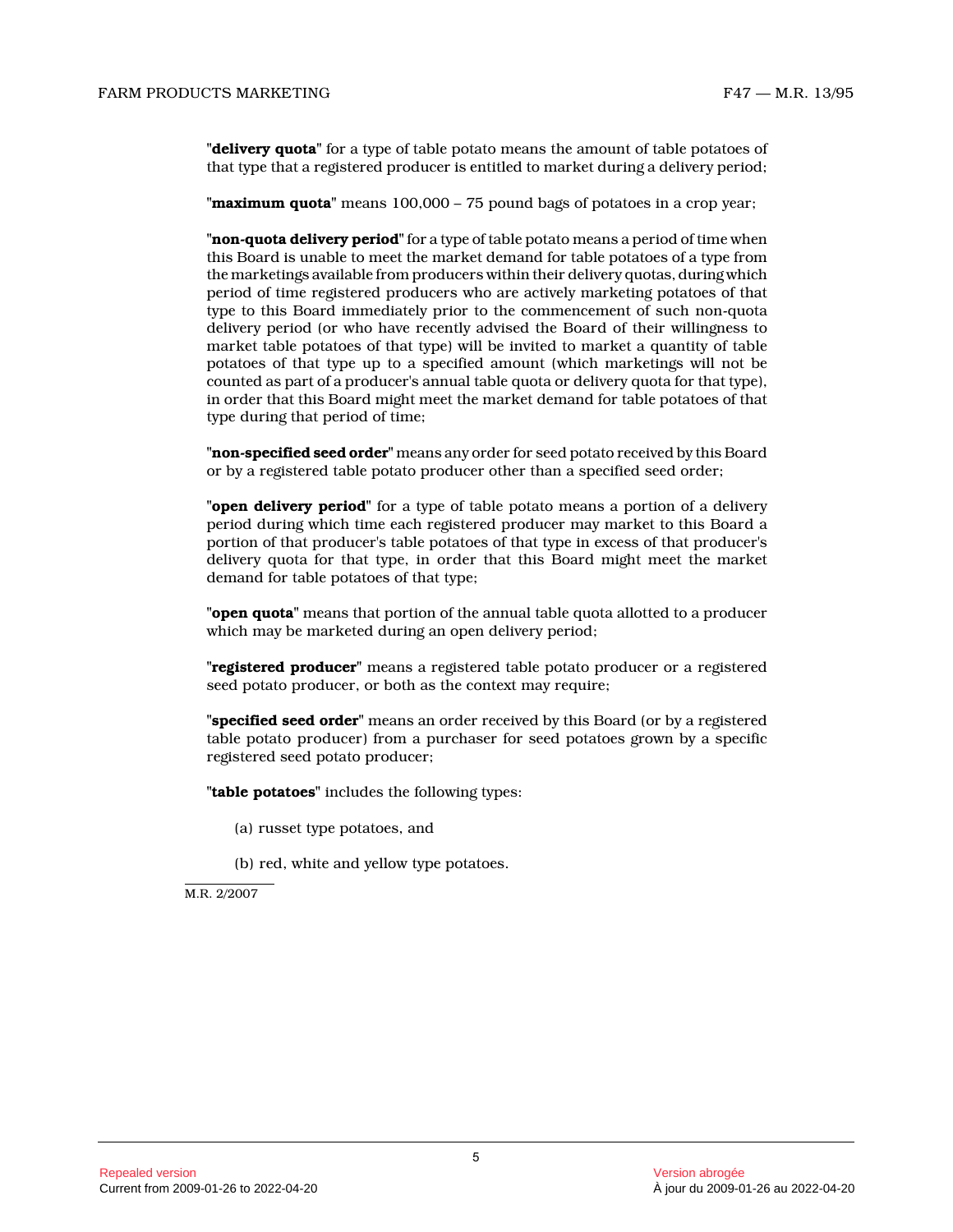#### PART II

### QUOTA ALLOTMENT

# **Criteria for allotment of quota**

**2** Each applicant for the allotment of a quota must be the registered owner or the sole operator of land and equipment on which all potatoes harvested by such person are grown.

# **Application for quota and increases in quota**

**3(1)** Any registered producer wishing to engage in the marketing of table potatoes or in the marketing of seed potatoes shall make application to the Board for the allotment of a quota for each category and type of potatoes such producer wishes to grow or harvest. Every application shall be in writing in a form prescribed by the Board and must be signed by the applicant and forwarded to the head office of the Board.

#### M.R. 130/95

**3(2)** Any registered producer wishing an increase in an annual table quota for a type of table potato or an increase in an annual seed quota shall make application to this Board for such an increase. Each application shall be in writing and shall be in a form prescribed by this Board and must be signed by the applicant and forwarded to the head office of this Board between December 1 and December 31st in each year. Subject to the applicant meeting any criteria established by this Board, the applicant's name shall be placed on the appropriate waiting list of this Board for an increase in such quota for the following crop year. Once quotas have been established for that category or type of potato for that crop year, such waiting list shall be cancelled.

M.R. 130/95

#### **Waiting list for allocation of quota**

**4** Any individual wishing to engage in the marketing of potatoes shall make application to the Board for the allotment of an annual marketing quota. Each application shall be in writing in a form prescribed by the Board and must be signed by the applicant and forwarded to the head office of this Board. Subject to the applicant meeting any criteria established by the Board, the applicant's name shall be placed on a waiting list of the Board for the allocation of an annual marketing quota.

Any waiting list shall be effective for the period beginning January 1st of one year and terminating February 28th of that year (the "Allocation Period"). Applications to be placed on a waiting list will be accepted between December 1st and December 31st in the preceding year (the "Application Period"). Following December 31st of each year the Board will conduct a draw from the applications received during the Application Period to determine the order in which such applications will be placed on the waiting list for the Allocation Period. At the end of each Allocation Period the waiting list shall be cancelled and a new waiting list shall be established.

M.R. 85/95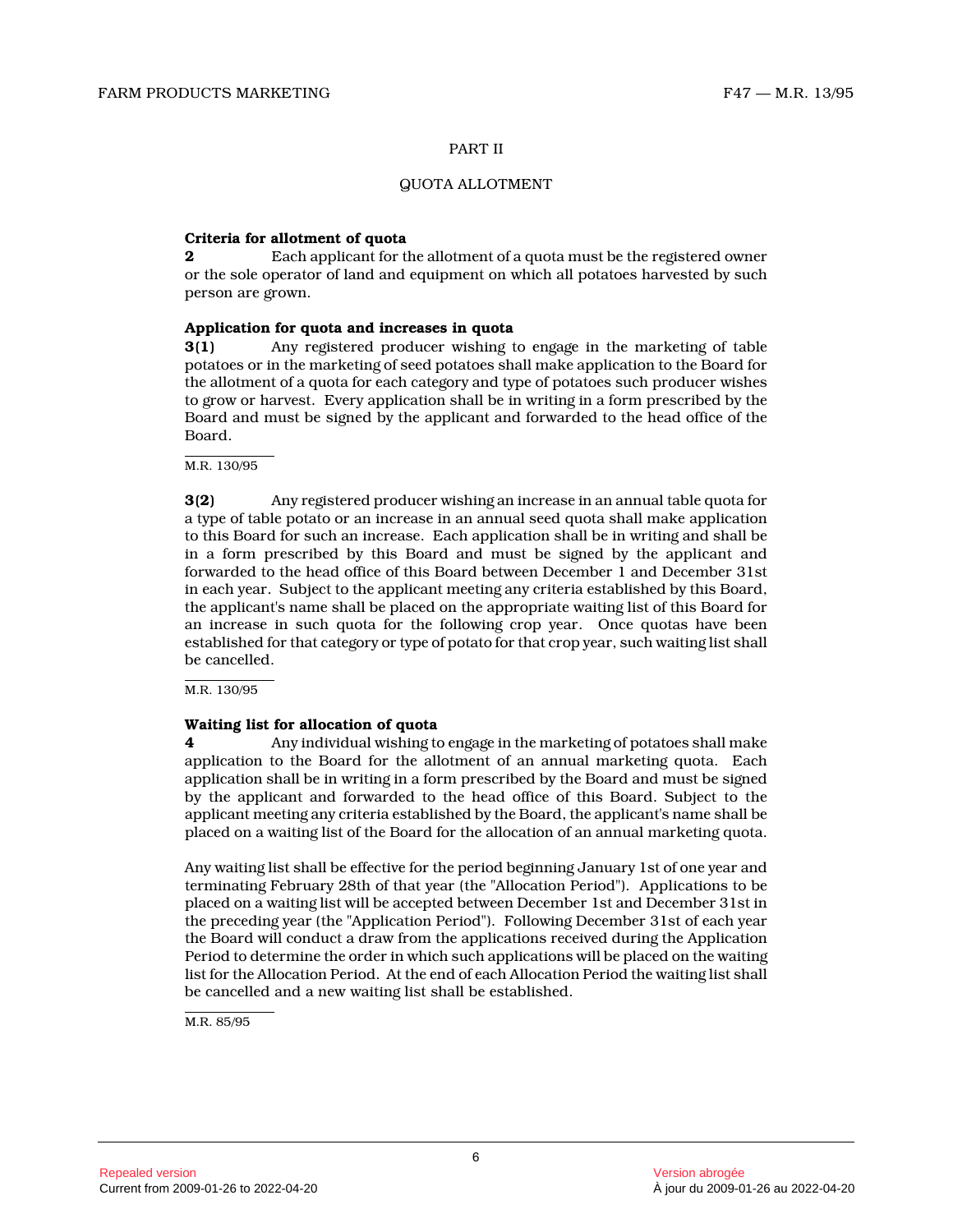#### PART III

#### TABLE POTATOES

#### **Determination of annual table quotas**

**5** Subject to the provisions of the Plan, the Regulations and this Order, the annual table quota for each type of table potato allotted to a registered table potato producer shall be equal to the annual table quota for that type of table potato allotted to such producer in the preceding crop year.

#### **Notice of annual table quotas**

**6** The Board will advise each registered table potato producer of the annual table quota(s) allotted to that producer on or about March 1st in each year and will advise that producer of any changes in such quotas from time to time.

M.R. 85/95

#### **Changes in annual table quota between types**

**7** The Board may, upon application of a registered table potato producer, allot to that producer a new or increased annual table quota for one type of table potato, and may reduce the annual table quota allotted to that producer for a different type of table potato by an equal amount.

#### **New and increased annual table quotas**

**8** Prior to March 1st in each calendar year, this Board will analyze the potential production for each type of table potato by registered table potato producers and the potential markets available for Manitoba produced table potatoes of each type. If after allowing for possible yield variations, the Board expects that the aggregate potential production in Manitoba for any type of table potato will not meet potential markets available for such type of table potato (herein called the "Shortfall"), the Board may allot additional annual marketing quotas for that type of table potato equal to the Shortfall on the following priority:

(a) by increasing the annual table quota for that type of table potato allotted to registered producers who have been allotted annual table quotas aggregating less than 6,000 - 75 pound bags of all types of table potatoes and who have applied in writing for an increase in their annual table quota of that type during the application period commencing December 1st and terminating December 31st of the previous calendar year, to bring the annual table quotas allotted to each such registered producer up to a level in aggregate of no more than 6,000 - 75 pound bags of table potatoes;

(b) by allotting up to 40% of the balance of the Shortfall to applicants who have not previously been allotted an annual table quota and who have applied for registration and an annual table quota. Such annual table quotas will be allotted to applicants who have met all of the criteria of the Board in the order of priority determined in accordance with section 4. No person shall be entitled to be allotted an annual table quota in excess of 6,000 - 75 pound bags of table potatoes under this provision; and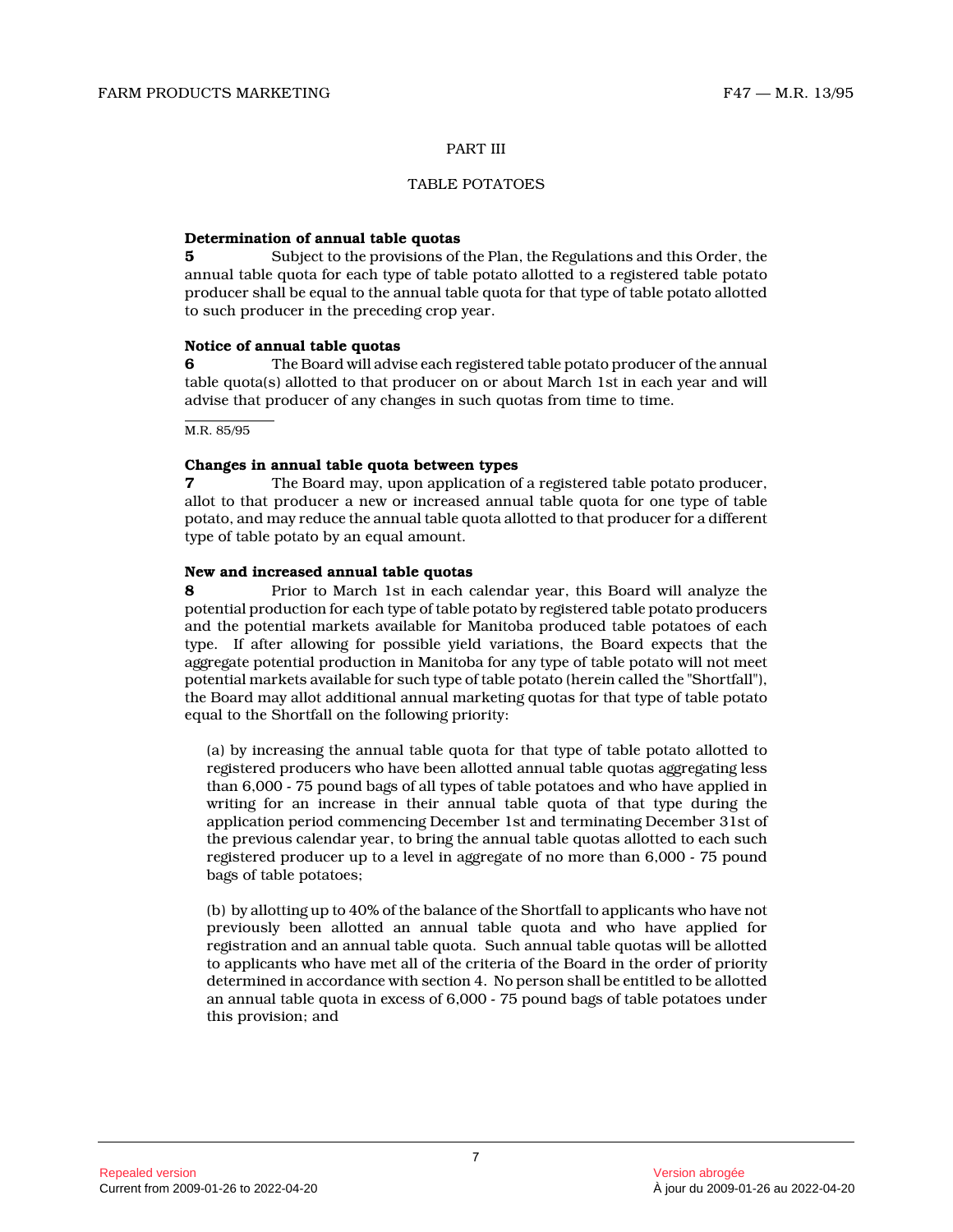(c) by allotting the balance of the Shortfall equally among each registered table potato producer who marketed table potatoes of that type in the previous crop year and who applied in writing for increases in the annual table quota allotted to such producer of that type during the application period commencing December 1st and terminating December 31st of the previous calendar year. No table potato producer shall be entitled to an increase in the annual table quota allotted to such producer under this provision unless such producer marketed table potatoes in the preceding crop year equal to at least 85% of the aggregate annual table quotas allotted to such producer for such crop year (catastrophes excepted).

M.R. 85/95; 46/97

#### **Annual table quota not to exceed maximum quota**

**9** Notwithstanding anything set out in section 8, the aggregate annual table quotas allotted to a registered table potato producer shall not exceed maximum quota, provided that if a registered producer

(a) has, prior to the calendar year 1982, been effectively allotted annual table quotas aggregating in excess of maximum quota; or

(b) has, as permitted pursuant to section 47 of this Order, been effectively reallotted annual table quotas aggregating in excess of maximum quota, or has been permitted to acquire an interest in a substantial holder in an entity that has been effectively allotted annual table quotas aggregating in excess of maximum quota;

this limitation shall not apply to such registered producer.

#### **Delivery periods**

**10** This Board shall from time to time establish the method by which the termination date for delivery periods will be fixed for each type of table potato. If a delivery period for a type of table potato does not coincide with the pool period for that type of table potato, the Board will attempt to ensure that each eligible registered table potato producer has an opportunity to deliver a proportionate share of that producer's delivery quota of that type in each pool period.

#### **Delivery quotas**

**11** Delivery quotas for each type of table potato will be allotted to registered table potato producers based on the following scale :

(a) registered table potato producers who have been allotted annual table quotas aggregating 3,000 - 75 pound bags of table potatoes or less shall be allotted a delivery quota for each type of table potato for each delivery period equal to 1/5 of the annual table quota of that type allotted to that producer; and

(b) registered producers who have been allotted annual table quotas aggregating more than 3,000 - 75 pound bags of table potatoes shall be allotted a delivery quota for each type of table potato for each delivery period of 200 - 75 pound bags plus 1/8 of the first 10,000 - 75 pound bags of the annual table quota for that type allotted to that producer, plus 1/11 of the balance of the annual table quota for that type allotted to that producer.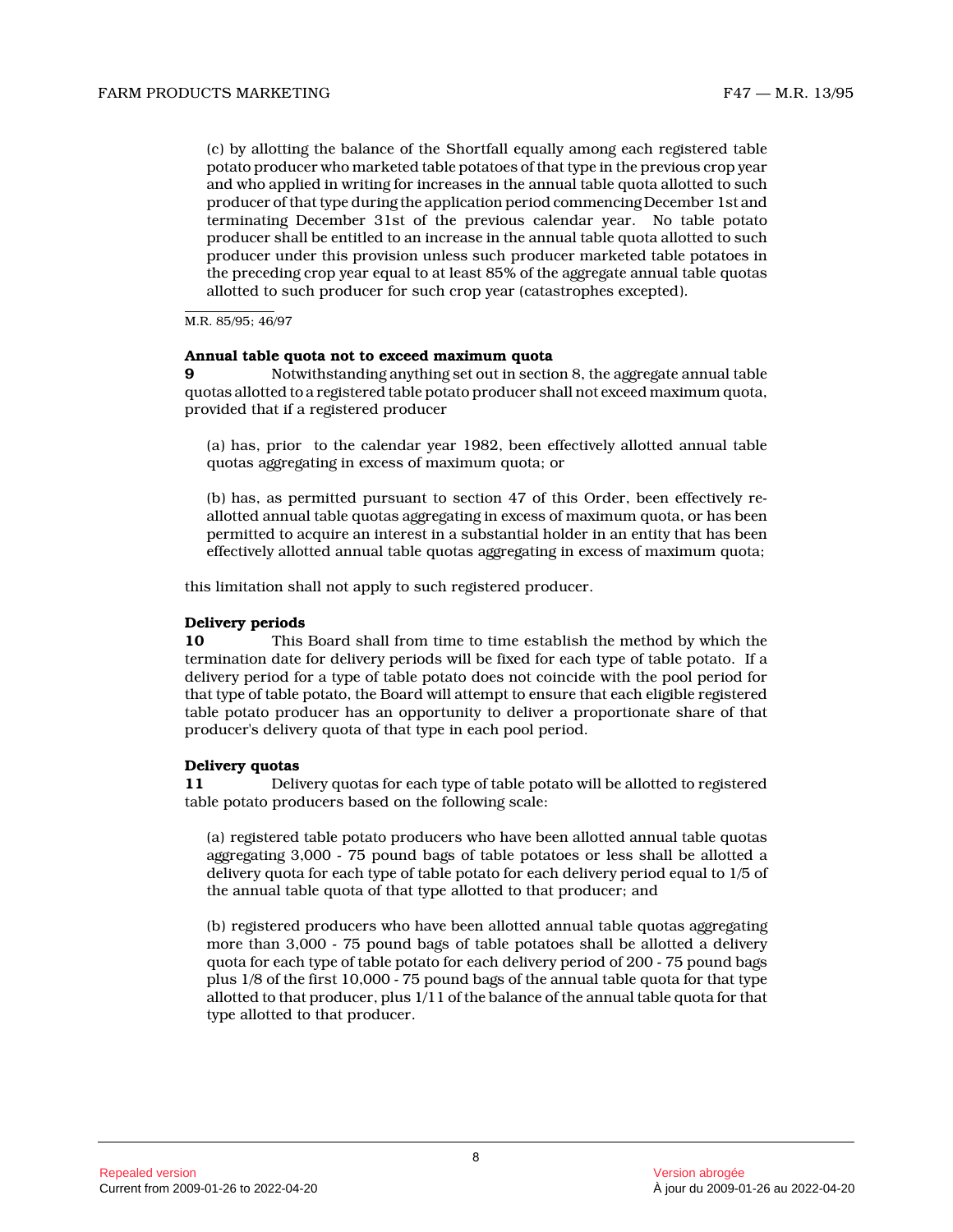# **Notice prior to delivery**

**12** In each crop year each registered table potato producer must give the Board at least 48 hours notice of that producer's desire to be placed on the delivery order list for a type of table potato and to commence deliveries for that type of table potato in that crop year. Satisfactory evidence of adequate size and maturity of that type of table potato must be provided to the Board by the producer at the time of such notification.

#### **Delivery order required**

**13** Each registered table potato producer must obtain a delivery order or delivery order number from the Board office before delivering table potatoes to the Board.

# **Deletion from delivery order list**

**14** A registered table potato producer will be removed from the current delivery order list for a type of table potato if that producer refuses or fails to fill a delivery order within a reasonable period of time after receiving 24 hours notice from the Board to deliver such type to the Board. No day in which the Board's plant is closed for business shall be included in determining the 24 hour period.

M.R. 130/95

# **Discontinuing deliveries re inferior quality**

**15** A registered table potato producer whose table potatoes, in the Board's opinion, do not meet market requirements due to breakdown or inferior quality will be required to discontinue deliveries and will be removed from the delivery order list until such time as that producer can satisfy this Board that such producer has potatoes of an acceptable quality. It is the responsibility of each producer to follow proper procedure and to exercise precautions to ensure that such producer's table potatoes meet market requirements. In cases where the Board has withheld issuing delivery quotas to a producer because of quality problems the Board may, by resolution, permit the resulting loss of delivery quota to be recovered in future delivery periods.

#### **Resumption of accepting delivery orders**

**16** In the event that a registered table potato producer is removed from a delivery order list for any reason, such producer will not be placed on that delivery order list until such producer has given the Board at least 48 hours advance notice of again wishing to commence deliveries and has provided the Board with satisfactory evidence that such producer is in a position to fill such delivery orders. The onus of giving notice to this Board of such desire to resume such deliveries shall be upon the producer.

#### **Adjustment of delivery quotas for market place**

**17** In the event that changes in market requirements (such as maturity and size demand) occur within a delivery period for a type of table potato, delivery quotas will be so adjusted as to allow each producer on the delivery order list for that type of table potato the opportunity to market potatoes of both old and new market requirements up to the share of the delivery quota of that producer up to that point.

# **Pro-rating of table deliveries**

**18** A registered table potato producer wishing to start deliveries part way through any delivery period will be given that portion of delivery quota of such producer equal to the percentage of delivery quota registered table potato producers generally have left to be delivered during that delivery period.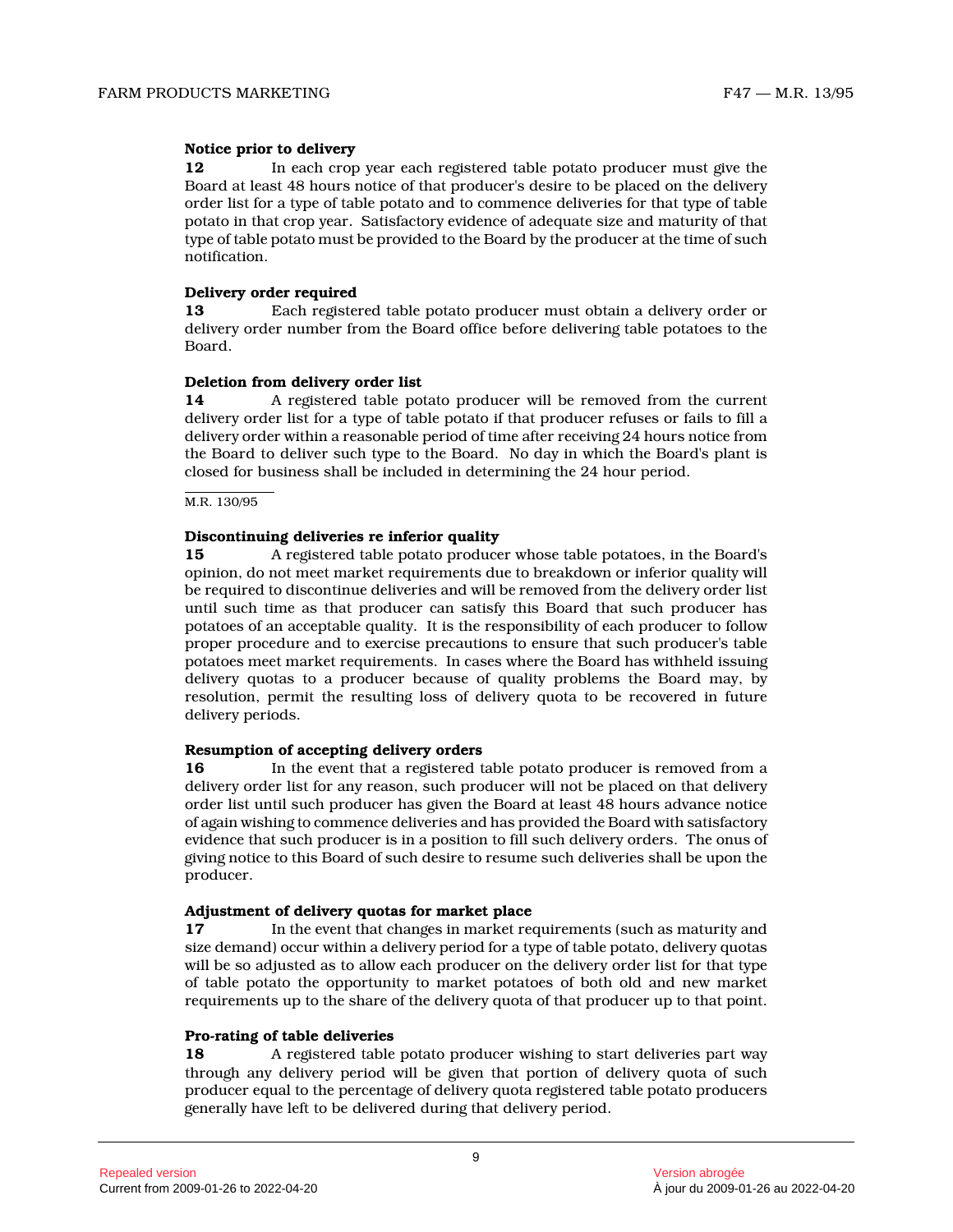# **Stand down of table deliveries**

**19** After November 1st in a crop year a registered table potato producer may elect to cease deliveries and temporarily stand down for a term not exceeding one month. With the prior approval of the Board, and subject to timing approved by the Board, a producer may be permitted to recover the delivery quota thus stood down over the next 2 delivery periods provided such producer has given this Board at least 2 weeks prior notice in writing of such intention.

#### **Non-quota delivery period and open delivery period**

**20** Where, in the opinion of the Board, market demand makes it desirable to do so, a non-quota delivery period or open delivery period may be commenced by the Board for a specific grade, quality, class, category or type of table potato, without necessarily extending such period to other grades, qualities, classes, or types of table potato.

# **Termination of non-quota or open delivery period**

**21** Before terminating a non-quota delivery period or an open delivery period, the Board will endeavour to give at least one full business day's notice of such termination to registered table potato producers who are able, and have been called upon to supply market demand during such non-quota delivery period or open delivery period. During such notice period no such producer shall be entitled to deliver more than the average amount of table potatoes of that type which such producer delivered each day such producer delivered that type of table potatoes to the Board during such non-quota delivery period or open delivery period.

# **Surplus to quota deliveries**

**22** Once all registered table potato producers have been given an opportunity to deliver a quantity of potatoes of a type equal to the aggregate annual marketing quotas allotted to them for that type, the Board may declare a non-quota delivery period for that type of table potato. During such non-quota delivery period the Board may give marketing priority to each such registered table potato producer of up to 5,000 - 75 pound bags or 10% of the annual table quota of that producer for that type, whichever shall be greater.

# PART IV

#### SEED POTATOES

#### **Determination of annual seed quotas**

**23** Subject to the provisions of the Plan, the Regulations and this Order the annual seed quota allotted to a registered seed potato producer shall be equal to an annual seed quota allotted to such producer in the preceding crop year.

#### **Notice of annual seed quotas**

**24** The Board will advise each registered seed potato producer of that producer's annual seed quota on or about March 1st in each year and will advise such producer of any changes in such quotas from time to time.

M.R. 130/95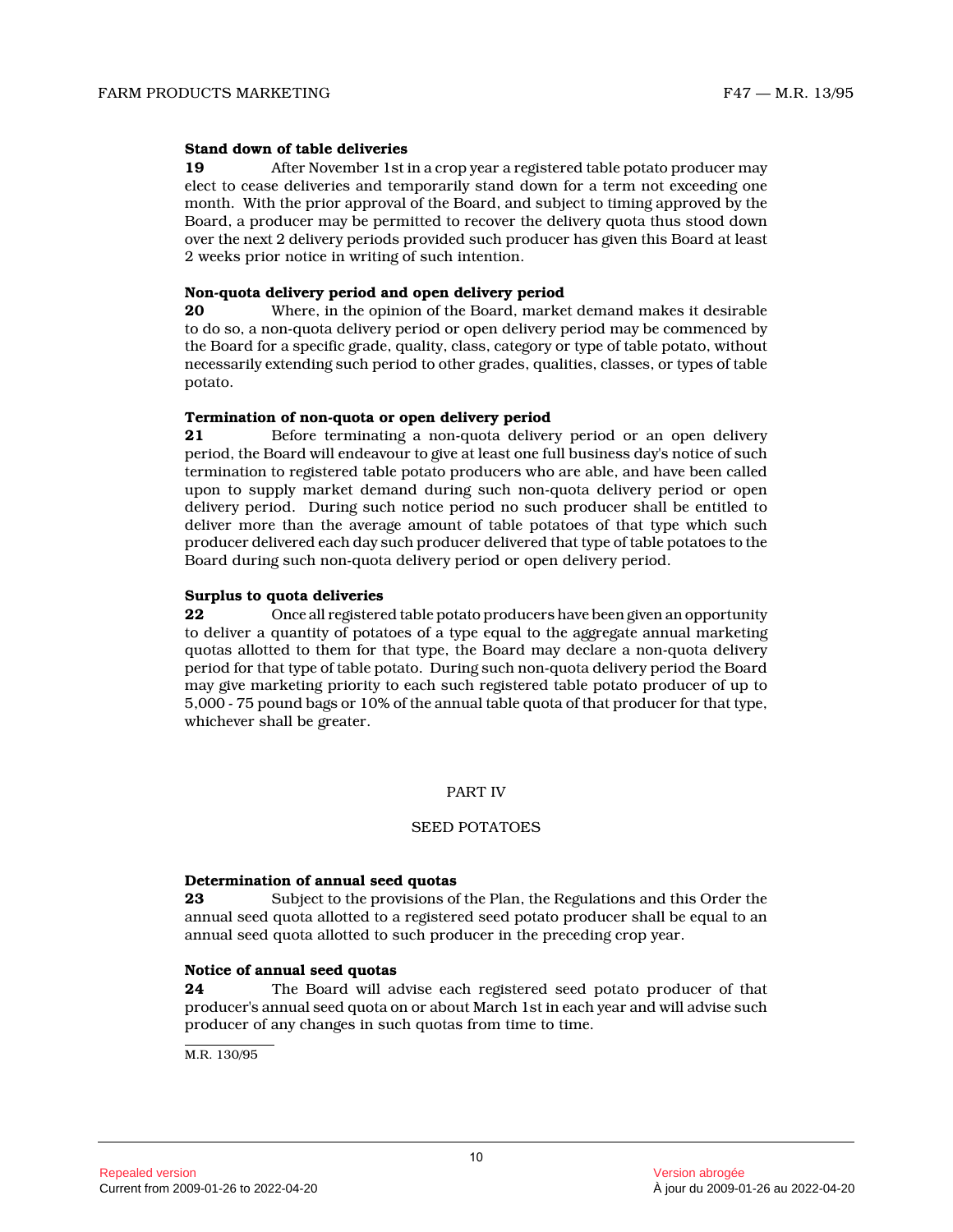# **Delivery order required**

**25** Each registered seed potato producer must obtain a delivery order or delivery order number from the Board office before delivering seed potatoes.

# **Sharing of non-specified orders**<br>**26** The Board may pla

**26** The Board may place non-specified orders for seed potatoes with registered seed potato producers in proportion to the annual seed quota allotted to such registered seed potato producers or on such other basis as the Board may deem appropriate.

#### **Marketing seed on table market**

**27** In the event a registered seed potato producer has been unable to market seed potatoes produced by such producer after April 30th in any crop year, and provided that such seed potatoes are an acceptable quality for the table market, the Board may permit such producer to sell a volume of potatoes equal to unmarketed portion of such producer's annual seed quota on the table market as if such producer had been allotted annual table quota.

#### **Other marketings of seed potatoes as table potatoes**

**28** In the event a registered seed potato producer's seed potatoes are rejected or partially rejected for certification by the Plant Quarantine Division, Agriculture Canada, such producer may be permitted, upon application to this Board and provided such potatoes are of an acceptable quality, to transfer annual seed quota allotted to that producer to annual table quota for the then current crop year only in the proportion that the rejected seed potatoes are to annual seed quota of that annual table quota of that producer. Sales made as a result of such transfer will be counted as seed marketing for the purpose of section 31.

PART V

# REDUCTION OR CANCELLATION OF ANNUAL MARKETING QUOTAS

#### **Force majeure and stand downs**

**29** This Board may waive application of any provision of this Part if prior approval of this Board has been obtained to reduce or cease marketing regulated product for a period of time, or if, in this Board's opinion, a producer's failure to market or reduction in marketings was beyond the control of that producer and if such producer advised this Board in writing, in a form prescribed by the Board for such purpose, of the nature of such circumstances. In the event the circumstances beyond the control of a producer were related to the production or harvesting of regulated product, such notification must be filed with this Board prior to December 31st of the year in which such regulated product was grown. In the event the circumstances arose following the harvest of such regulated product, such notification must be filed with this Board prior to June 30th of the year following the year in which such regulated product was harvested.

M.R. 130/95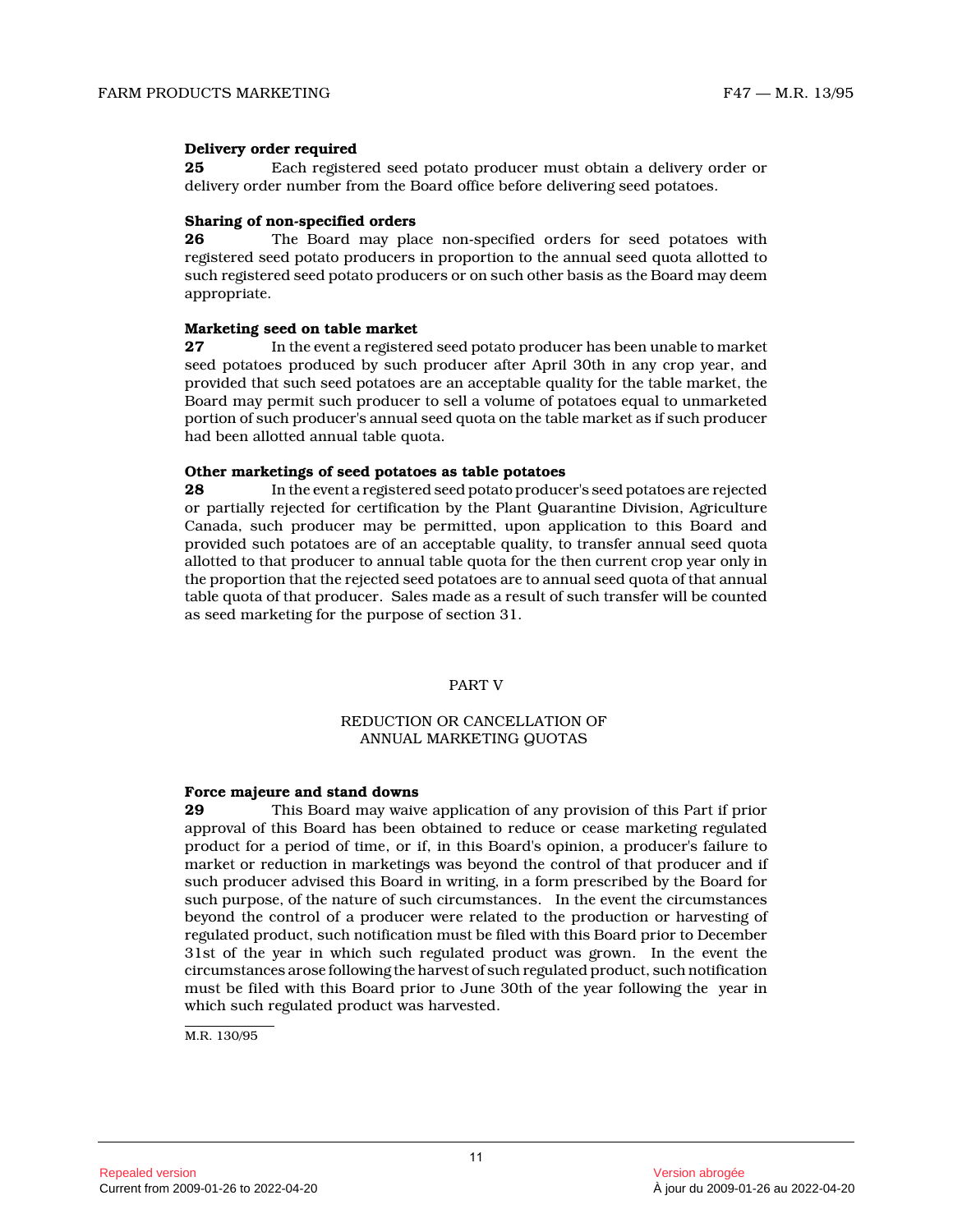### **Reduction of annual table quotas for undermarketing**

**30** When a registered table producer's annual marketings of any type of table potato in a crop year are less than 85% of the annual table quota for that type allotted to that producer for that crop year, the annual table quota for that type allotted to that producer for the next crop year shall be reduced by 1/3 of the difference between the annual table quota of that type allotted to that producer for that crop year and the actual marketings of that type by that producer during that crop year.

M.R. 130/95

#### **Reduction of annual seed quotas for undermarketing**

**31** When a registered seed potato producer's annual marketings of seed potatoes in a crop year are less than 85% of annual seed quota allotted to that producer for that crop year, annual seed quota allotted to that producer for the next crop year shall be reduced by 1/3 of the difference between annual seed quota for that crop year allotted to that producer for that crop year and actual seed marketings of that producer during that crop year.

M.R. 130/95

#### **Cancellation of annual table quotas**

**32** Where a registered table potato producer has not marketed table potatoes of a type to or through this Board for a period of 2 consecutive crop years, the annual table quota allotted to that producer for that type shall be automatically cancelled.

#### **Cancellation of annual seed quotas**

**33** Where a registered seed potato producer has not marketed seed potatoes to or through the Board for a period of 2 consecutive crop years, annual seed quota allotted to that producer shall be automatically cancelled.

#### **Other reduction or cancellation of annual marketing quotas**

**34** In the event a registered producer is allotted new or increased annual table quota or annual seed quota in a crop year, and, in the opinion of the Board, fails to produce sufficient potatoes of the category or type in that crop year to enable such producer to market an amount of that category or type of potato equal to the annual table quota allotted to that producer of that type, or equal to the annual seed quota allotted to that producer in that crop year, such new or increased portion of the annual table quota or annual seed quota allotted to that producer may be cancelled by the Board.

#### PART VI

# OTHER REDUCTION OR CANCELLATION OF QUOTA

# **Cancellation of quotas on death, winding up, etc.**

**35** The Board may cancel a quota allotted to a registered producer in the event of the death of the registered producer, the winding up or dissolution of a registered producer that is a corporation, or the dissolution of a registered producer that is a partnership.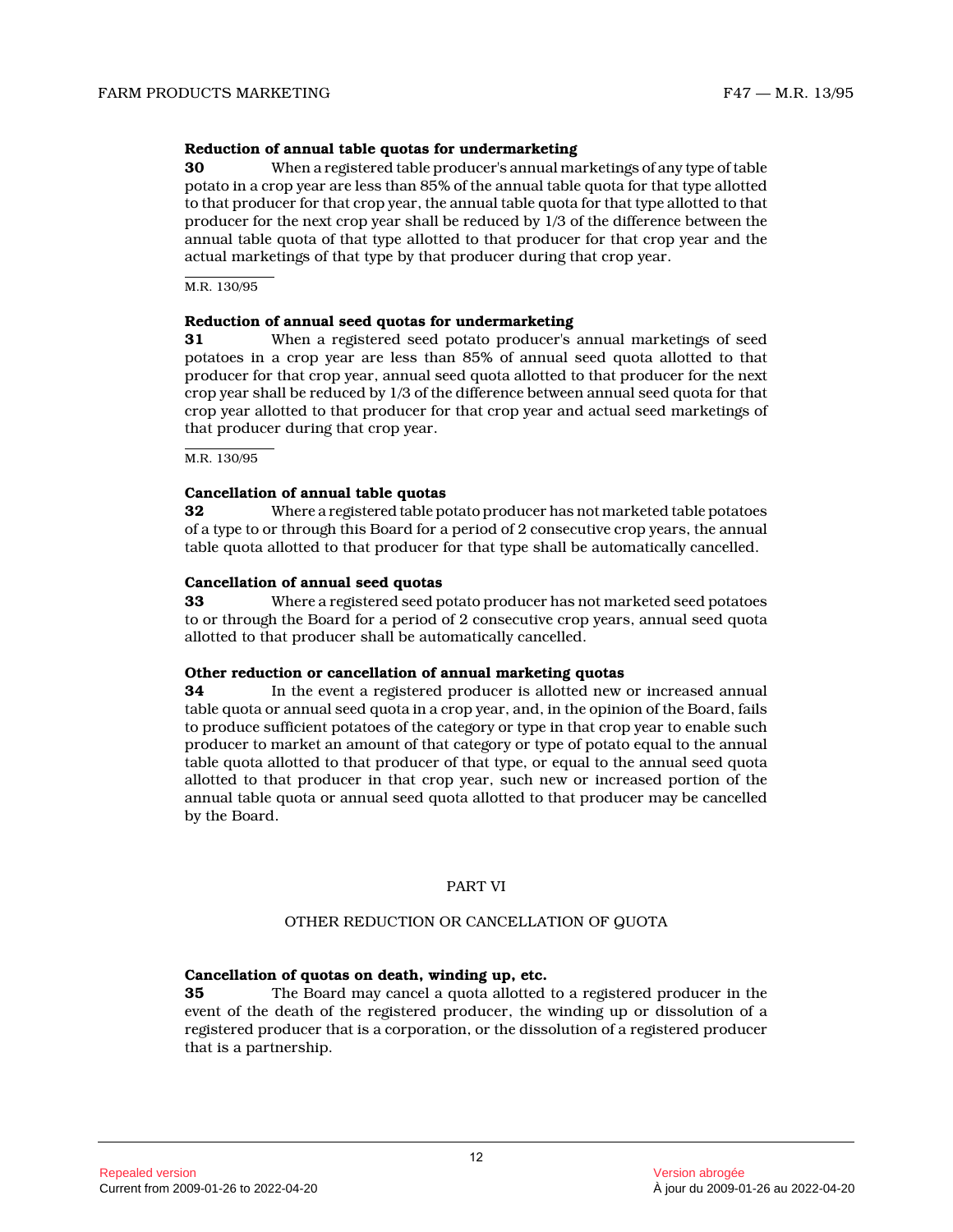#### **Cancellation of quotas on cancellation of registration**

**36** The quotas allotted to a person shall be automatically cancelled in the event that person ceases to be a registered producer .

#### **Other reduction or cancellation of quota**

**37** The Board may suspend, reduce or cancel, either on a temporary basis or on a permanent basis, a quota

(a) as set out in this Order; or

(b) where a producer has failed to comply with any regulation, order, or directive of the Board; or

(c) where a producer becomes insolvent or bankrupt or applies for a receiving order or has such an order made against it or takes the benefit from any Act for the time being in force for the relief of insolvent debtors, or if a receiver is appointed with respect to the potatoes grown and harvested by, or the land or facilities used by a producer; or

(d) where a producer has entered into a contract or agreement that would

(i) deprive such producer of such producer's right to the proceeds from the marketing of potatoes grown and harvested by such producer, or

(ii) require such producer to purchase a product or a service in connection with the marketing of potatoes grown or harvested by such producer, or

(iii) obligate such producer with respect to the marketing of potatoes grown or harvested by such producer in connection with the acquisition of a product or a service by such producer; or

(e) if the Board has reasonable grounds for believing that such action is in the interests of Manitoba producers, consumers, or the potato industry.

### PART VII

#### OWNERSHIP OF QUOTAS

#### **Quotas belong to board**

**38** Annual marketing quotas belong to the Board.

#### **Quota non-transferable by producer**

**39** No person shall

(a) transfer, assign, or sell a quota to another person; or

(b) offer to transfer, assign, or sell a quota to another person, or receive payment for a quota, or offer to buy a quota from a producer, or make a payment to a producer for a quota.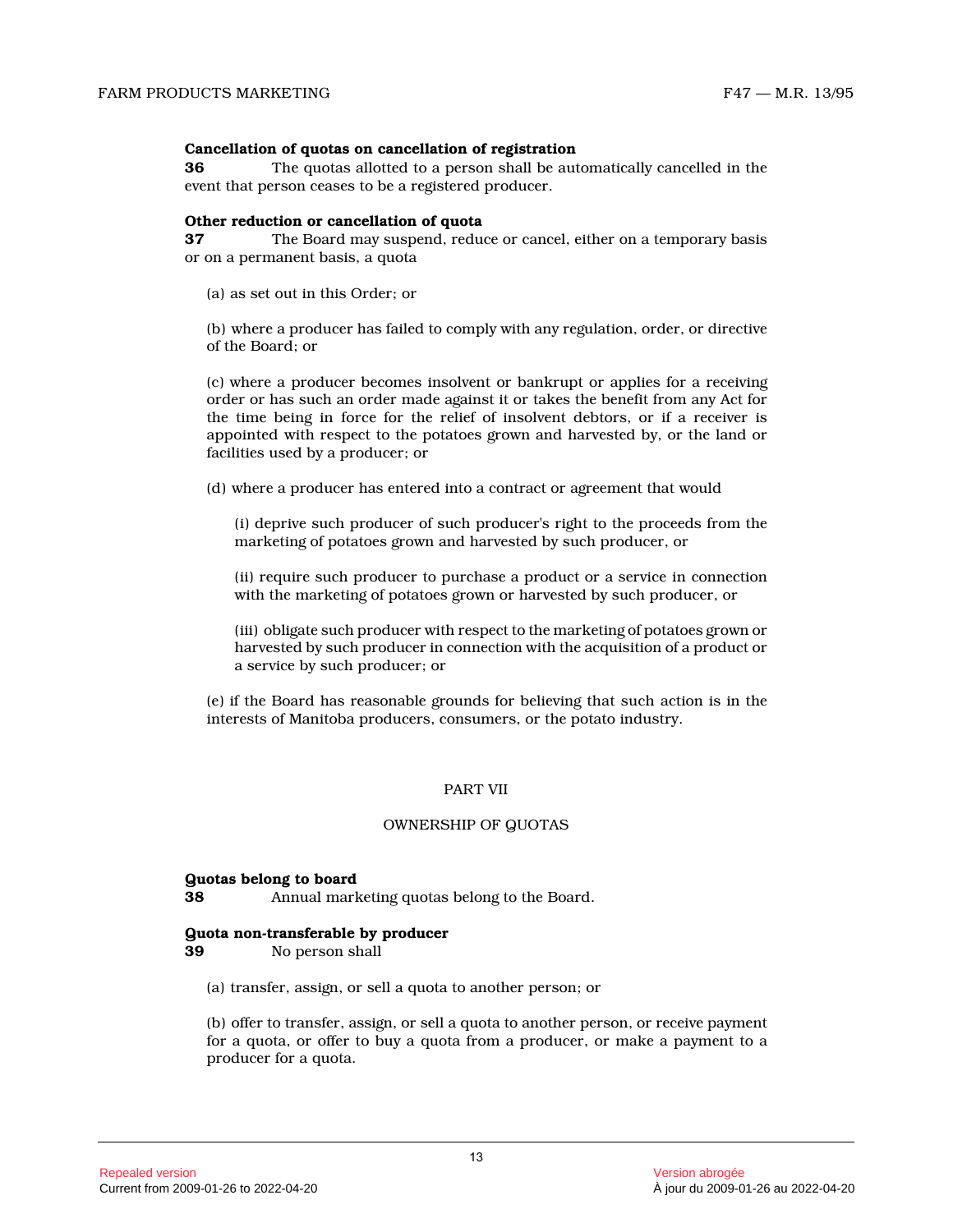### PART VIII

#### MARKETING PROHIBITIONS

# **No marketings without a quota**

**40** Unless otherwise directed by this Board, no person who grows or harvests potatoes shall market a potato of a category unless an annual marketing quota has been allotted to such person in respect of that category of potatoes.

# **No marketings unless quota is for a type**

**41** Unless otherwise directed by this Board, no person who grows or harvests potatoes shall market a table potato of a type unless an annual table quota has been allotted to such person in respect of that type of table potato.

#### **No excess marketings of table potatoes**

**42** Unless otherwise directed by this Board, no registered table potato producer shall market a table potato of a type

(a) in a crop year in excess of the annual table quota allotted to such producer for that type for that crop year; or

(b) in a delivery period in excess of the delivery quota allotted to that producer for that type for that delivery period.

#### **No excess marketings of seed potatoes**

**43** Unless otherwise directed by this Board, no registered seed potato producer shall market a seed potato in a crop year in excess of the annual seed quota allotted to such producer for that crop year **.**

# PART IX

# GENERAL

#### **Unacceptable quality**

**44** Nothing in this Order requires the Board to include, in calculating the marketings of a producer, any potatoes which are not of an acceptable market quality.

# **Effect of sharing**

**45(1)** Where two or more persons grow or harvest potatoes in partnership, or in circumstances where there is a sharing by them whether familial, communal, or otherwise, of the land, equipment, labour or services provided directly or indirectly by all or any of them, or pursuant to a contract jointly or severally with the same corporation, firm, or individual, for the purpose of this Order, the potatoes grown, harvested or marketed by one of those persons may be treated by the Board as having been grown, harvested or marketed by the other or others, and the land on which one of those persons grows or harvests potatoes may be treated by the Board as being the land on which the other or others grow or harvest potatoes.

M.R. 113/2008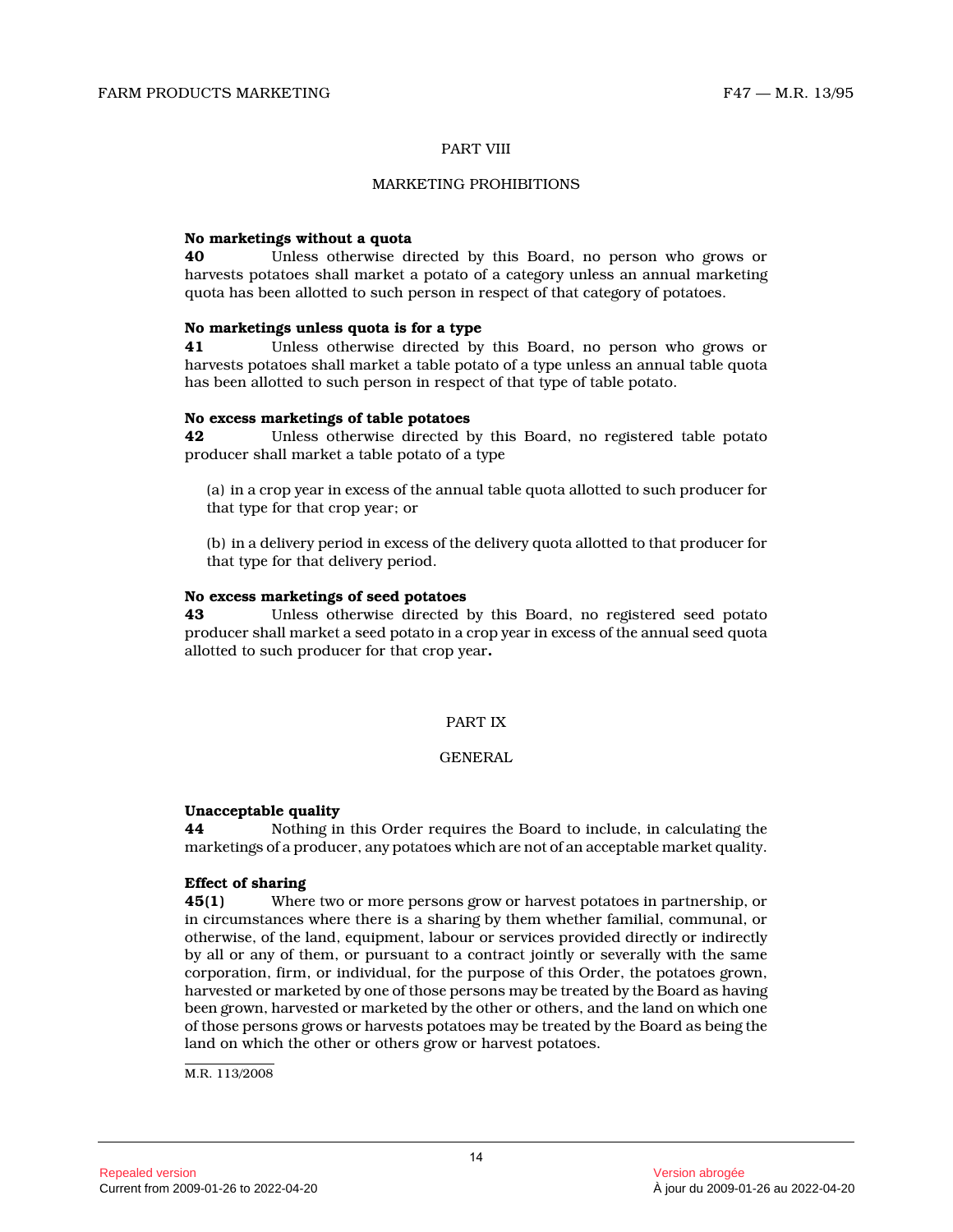**45(2)** Notwithstanding subsection (1), the following activities by registered producers will not in themselves result in the type of treatment set out in subsection (1):

(a) the ownership or use of equipment not normally utilized on a day-to-day basis in producing or marketing the regulated product;

(b) the ownership or use of a facility to clean, grade or store a regulated product;

(c) the investment in or ownership of handling or transportation equipment or businesses;

(d) the formation of a purchasing group by which a registered producer may acquire supplies or equipment for use in the production or marketing of regulated product.

M.R. 113/2008

#### **Acquisitions of interests in excess of maximum quota prohibited**

**46** Notwithstanding anything contained in this Order, but subject to sections 47 and 48, the Board will take appropriate action to prevent any person from acquiring control of or acquiring a direct or indirect interest in quotas in excess of maximum quota.

#### **Exception for grandfathered operations in excess of maximum quota**

**47** Notwithstanding section 46, the Board may:

(a) approve the re-allotment of a quota in excess of maximum quota to a person who does not have a direct or indirect interest in a quota at the time of such reallotment; and

(b) suspend the provisions of section 51 if the proposed new beneficial or legal owner does not have a direct or indirect interest in a registered producer at the time of the transfer of beneficial or legal ownership to such proposed new beneficial or legal owner.

#### **Exception for financial assistance to children**

**48** Notwithstanding section 46, the Board may approve the provision of financial assistance by a registered producer to one or more children of the registered producer, or of a shareholder of a registered producer, or of a partner of a registered producer, for the purpose of enabling such child or children to acquire land and facilities, and to become a registered producer. Any such approval will be subject to the applicants' satisfying the Board that

(a) the potato production business of the child or children will be completely separate from the potato production business of such registered producer (i.e. the businesses will be carried on on separate parcels of land; there will be no sharing on a day-to-day basis of facilities or labour; there will be no commingling of supplies; there will be no mutual ownership of any assets used in the businesses; there will be no sharing of profits or losses; the parties keep and maintain separate financial statements and file income tax returns as separate entities); and

(b) such financial assistance is unsecured, directly or indirectly, with respect to the land, facilities, crops and inventory owned by the child or children; and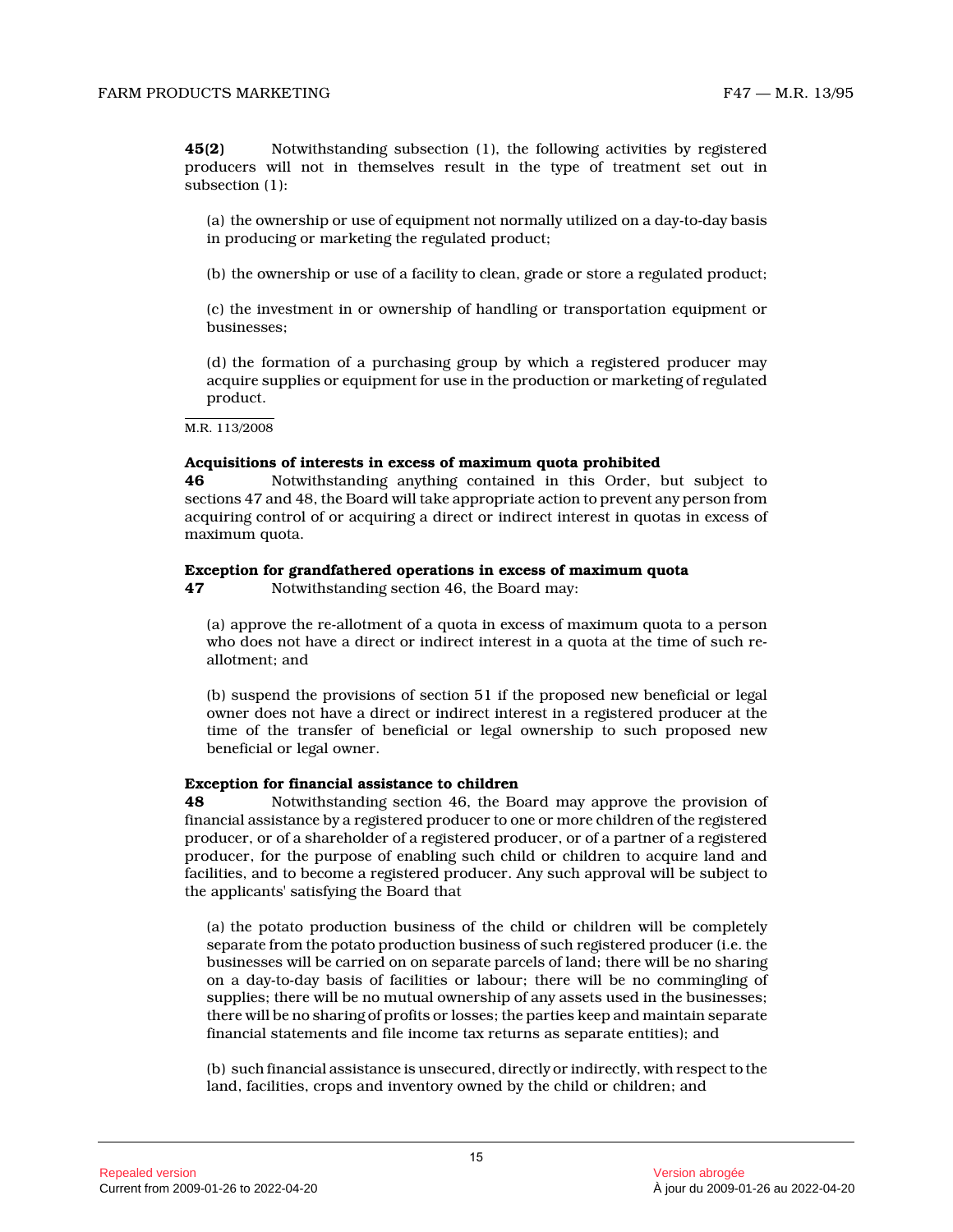(c) the potato production business to be carried on by the child or children of the registered producer will operate completely independent of the registered producer.

The applicants shall provide the Board with an Undertaking in a form acceptable to the Board with respect to the matters set out in clauses (a) to (c) above.

#### **Step-transactions prohibited**

**49** Notwithstanding anything contained in this Order, the Board will take appropriate action to prevent a person from acquiring control of, or acquiring a direct or indirect interest in quotas through a process

(a) that involves more than one application to the Board; or

(b) that does not disclose to the Board, in conjunction with an application to the Board for any re-allotment of a quota, particulars of all contemplated or proposed future transactions which may involve

- (i) a subsequent re-allotment of a quota, or
- (ii) a future change in the legal or beneficial ownership of an entity, or

(iii) an application to transfer quota from one site to another site.

# PART X

# CHANGES IN BENEFICIAL OWNERSHIP OF REGISTERED PRODUCERS

# **Special definitions**

**50** In this Part,

**"controlling party"** means a person who directly or indirectly is the legal or beneficial owner of an aggregate of more than 50% of any class of the issued shares of, assets of, or interest in an entity;

**"entity"** includes an association, partnership, body corporate, trust or other organization;

**"family corporation"** means a corporation in which all of the issued shares of the corporation are beneficially owned by individuals who are related to one another as parents, spouses, children, grandchildren, brothers, sisters, uncles, aunts, nieces, nephews, or the spouses or children of same ;

**"substantial holder"** means a person who directly or indirectly is the legal or beneficial owner of an aggregate of 10% or more of any class of the issued shares of, assets of, or interest in an entity;

**"transfer"** includes a sale, purchase, mortgage, declaration of trust, or change in legal or beneficial rights.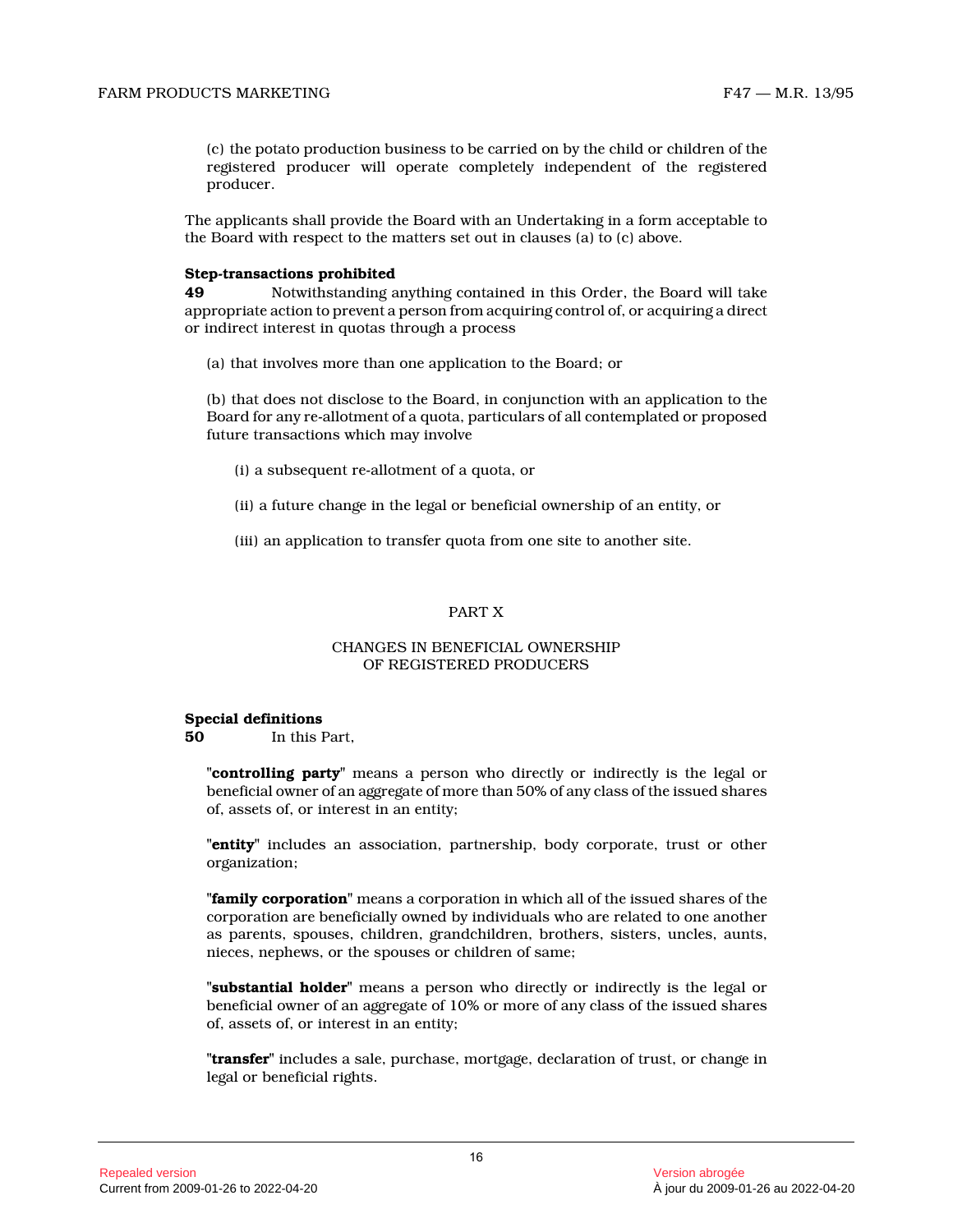# **Transfers by a substantial holder**

**51(1)** In the event all or part of the beneficial or legal ownership of an interest in a substantial holder in an entity that is a registered producer is transferred by the legal or beneficial owner of such interest, the Board may cancel or reduce the quotas of such registered producer unless the parties to such transfer have requested in writing that the Board waive this provision and have each provided the Board, by Statutory Declaration and Certificate in a form acceptable to the Board, with full particulars of the proposed transfer, and any other information with respect to the assets and liabilities of the entity at the effective date of such transfer, and the Board has in its discretion waived this provision either conditionally or unconditionally.

#### M.R. 20/2009

**51(2)** The registered producer and the parties to the transfer will each be required to provide to the Board a written undertaking, in a form satisfactory to the Board, stating that such party will not apply

(a) for a retirement payment under the Retirement and Annual Table Potato Quota Reallocation System;

(b) for the approval of a change in the beneficial ownership of the registered producer pursuant to Part X;

(c) for the approval of an association of the registered producer with another registered producer pursuant to Part XI;

(d) for the re-allotment of the quotas allotted to the registered producer pursuant to Part XII; or

(e) to change the certified land or buildings specified by the Board for use by the registered producer to other land or buildings pursuant to section 69;

for a minimum of five years following such waiver unless such party has first received the approval of the Manitoba Council to such application.

#### M.R. 20/2009

# **Grounds for non-waiver re transfer**

**52** Subject to section 47, the provisions of section 51 will not be waived by the Board if the Board has reasonable grounds for believing that as a result of such transfer a person would have a direct or indirect interest in allotments which aggregate in excess of maximum quota.

#### **Bankruptcy or receivership of a controlling party**

**53** In the event a controlling party in an entity that is a registered producer becomes bankrupt or applies for a receiving order or has a receiving order made against it or takes the benefit of any Act for the time being in force for the relief of insolvent debtors, or if a receiver is appointed with respect to any interest of the controlling party in such registered producer, the Board may cancel or reduce the quotas of such registered producer unless the registered producer or the trustee or receiver requests in writing that the Board waive this provision and provides the Board, by Statutory Declaration and Certificate in a form acceptable to the Board, with full particulars of such happening and the Board has in its discretion waived this provision either conditionally or unconditionally, provided however that the Board will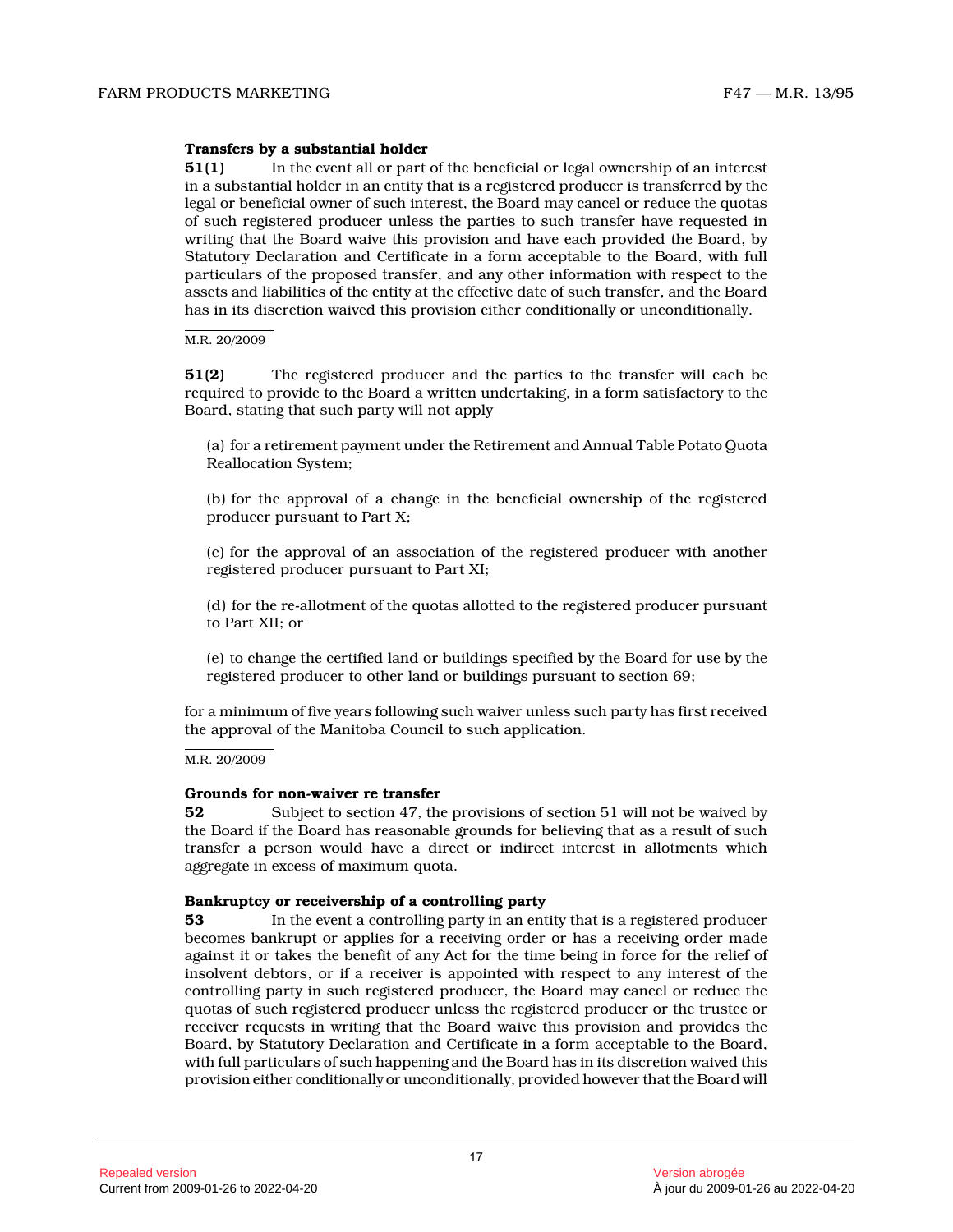only waive such provision on a temporary basis, and on terms and conditions, in order to allow the Trustee in Bankruptcy or Receiver reasonable time to dispose of such interest in the controlling party.

#### **False or misleading information re transfers**

**54** In the event that the Board has reasonable grounds for believing that any information provided to it by Statutory Declaration or Certificate is false or misleading, or that any conditions established by the Board in waiving the provisions of section 51 or section 53 have not been met by the parties, the Board may cancel or reduce the quota of the registered producer whether or not the provisions of section 51 or section 53 have been previously waived by the Board.

#### **Reduction of requirements re certain transfers**

**55** The Board may establish policies from time to time reducing its requirements under section 51

- (a) with respect to the transfer of shares of a corporation
	- (i) from an individual to a member of such individual's immediate family, or

(ii) which is and after such transfer continues to be a family corporation unless 10% or more of the total outstanding shares of that class of the corporation are transferred, or

(iii) listed on a public stock exchange unless 10% or more of the total outstanding shares of that class of the corporation are transferred, provided that this clause does not apply in respect of a series of transfers of shares within a period of 18 months by or to any one person that in the aggregate total 10% or more of the outstanding shares of that class of the corporation; and

(b) with respect to a change in the beneficial or legal ownership of an interest in a partnership that is a registered producer where the legal or beneficial ownership of an interest in such partnership is transferred from an individual to a member of such individual's immediate family; and

(c) with respect to a change in the membership of a Hutterite Colony where that Hutterite Colony is a registered producer or is the sole legal and the sole beneficial owner of all of the issued shares of a corporation that is a registered producer.

#### PART XI

#### ASSOCIATION OF REGISTERED PRODUCERS

#### **Deemed association**

**56** In this Part, a person is deemed to be associated with another person if

(a) one person is an entity of which the other person is an officer, director or substantial holder; or

(b) one person is an entity of which the other person is a partner; or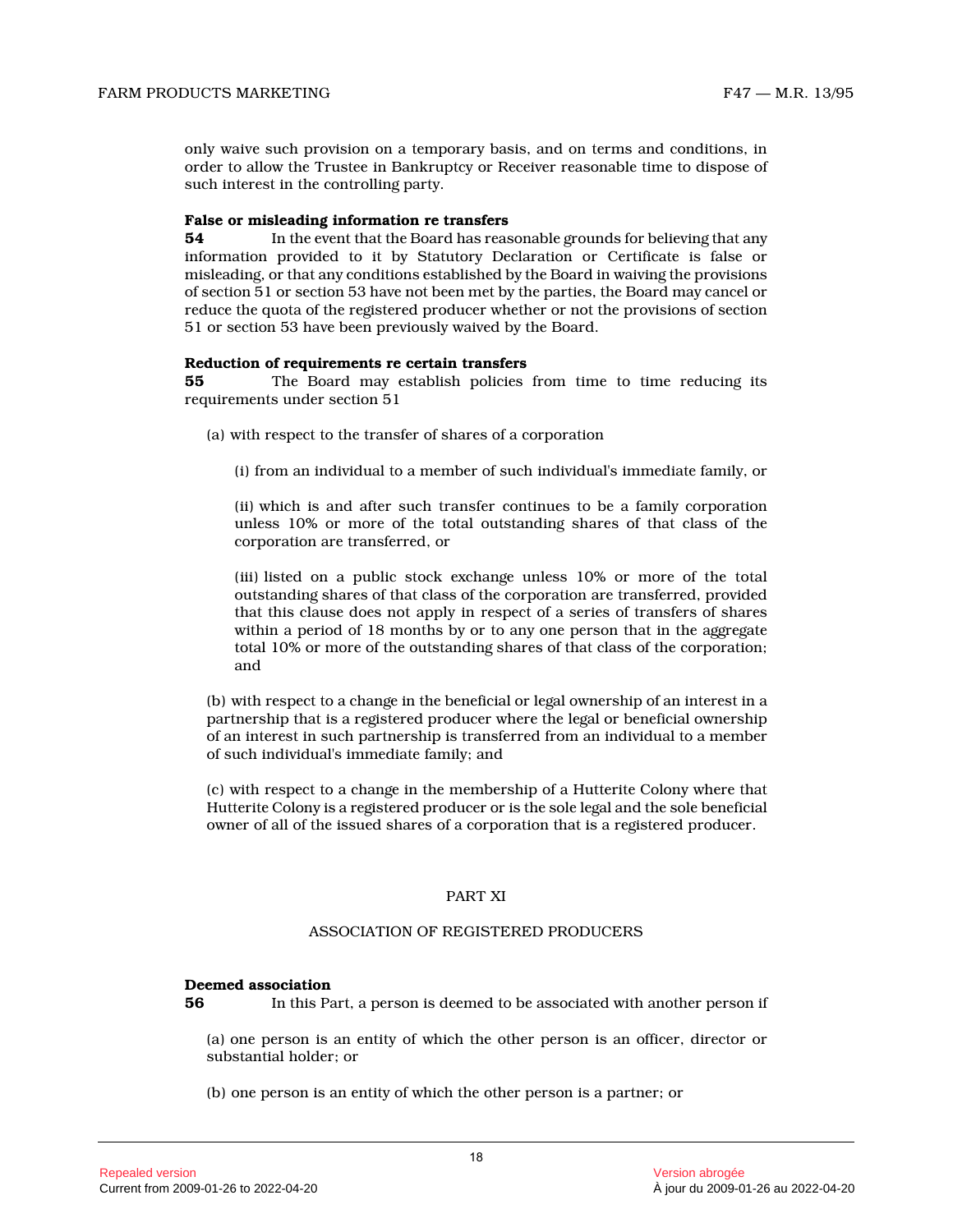(c) one person is an entity that is controlled, directly or indirectly, by the other person; or

(d) both persons are entities and one entity is controlled, directly or indirectly, by the same individual or entity that controls, directly or indirectly, the other person; or

(e) both persons are members of a voting trust where the trust controls or operates or has an interest in the other person; or

(f) both persons are associated within the meanings of clauses (a) to (e) with the same person.

#### **Association of registered producers**

**57(1)** In the event that a registered producer becomes associated with another registered producer, the Board may cancel or reduce the quotas of such registered producers unless the registered producers have requested in writing that the Board waive this provision and have each provided the Board, by Statutory Declaration and Certificate, with full particulars of all persons having a direct or indirect interest in such registered producers and the Board has in its discretion waived this provision either conditionally or unconditionally.

#### M.R. 20/2009

**57(2)** The registered producers will each be required to provide to the Board a written undertaking, in a form satisfactory to the Board, stating that such party will not apply

(a) for a retirement payment under the Retirement and Annual Table Potato Quota Reallocation System;

(b) for the approval of a change the beneficial ownership of the registered producer pursuant to Part X;

(c) for the approval of an association of the registered producer with another registered producer pursuant to Part XI;

(d) for the re-allotment of the quotas allotted to the registered producer pursuant to Part XII; or

(e) to change the certified land or buildings specified by the Board for use by the registered producer to other land or buildings pursuant to section 69;

for a minimum of five years following such waiver unless such party has first received the approval of the Manitoba Council to such application.

#### M.R. 20/2009

#### **Grounds for non-waiver re association**

**58** The provisions of section 57 will not be waived by the Board if the Board has reasonable grounds for believing that as a result of such association a person would have a direct or indirect interest in quotas which aggregate in excess of maximum quota.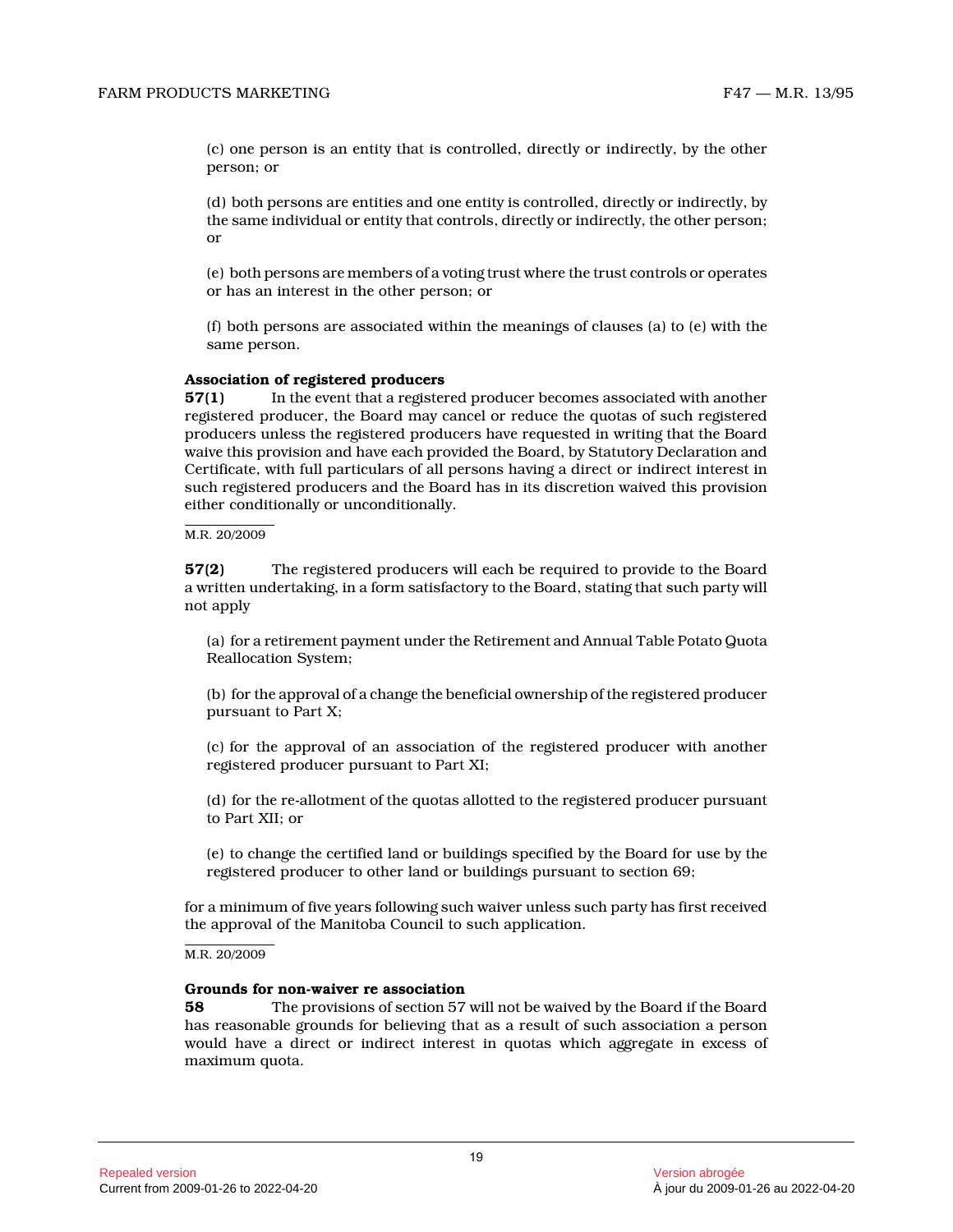#### **False or misleading information re association**

**59** In the event that the Board has reasonable grounds for believing that any information provided to it by the Statutory Declaration or Certificate is false or misleading, or that any conditions established by the Board in waiving the provisions of section 57 have not been met by the parties, the Board may cancel or reduce the quotas of the registered producers whether or not the provisions of section 57 have been previously waived by the Board.

#### PART XII

#### RE-ALLOTMENT OF QUOTA

#### **Complete farm sales**

**60(1)** In the event a registered producer sells the land, buildings, and equipment used by such producer in growing, harvesting and marketing potatoes, the Board may re-allot the quotas used in association with such assets to any purchaser provided it is satisfied that no value has been attributed to such quotas and that no more than fair market value has been paid for such assets.

#### M.R. 20/2009

**60(2)** In applying this section, the Board may require an appraisal of the assets by a qualified appraiser to ascertain the fair market value of the assets using an appraisal method or methods approved by the Manitoba Council, such costs to be borne by the applicants.

#### M.R. 20/2009

**60(3)** The applicants will each be required to provide a statutory declaration in a form acceptable to the Board confirming the sale and purchase consideration (both direct and indirect). All agreements between the registered producer and the purchaser (including a detailed listing of all assets included in such sale) shall be appended to such statutory declaration. In the event that the Board has reasonable grounds for believing that any information provided in such statutory declaration is false or misleading, the Board may reduce or cancel the quotas in question, whether or not such quotas were re-allotted.

M.R. 20/2009

**60(4)** The purchaser will be required to provide to the Board a written undertaking, in a form satisfactory to the Board, stating that the purchaser will not apply

(a) for a retirement payment under the Retirement and Annual Table Potato Quota Reallocation System;

(b) for the approval of a change in the beneficial ownership of the registered producer pursuant to Part X;

(c) for the approval of an association of the registered producer with another registered producer pursuant to Part XI;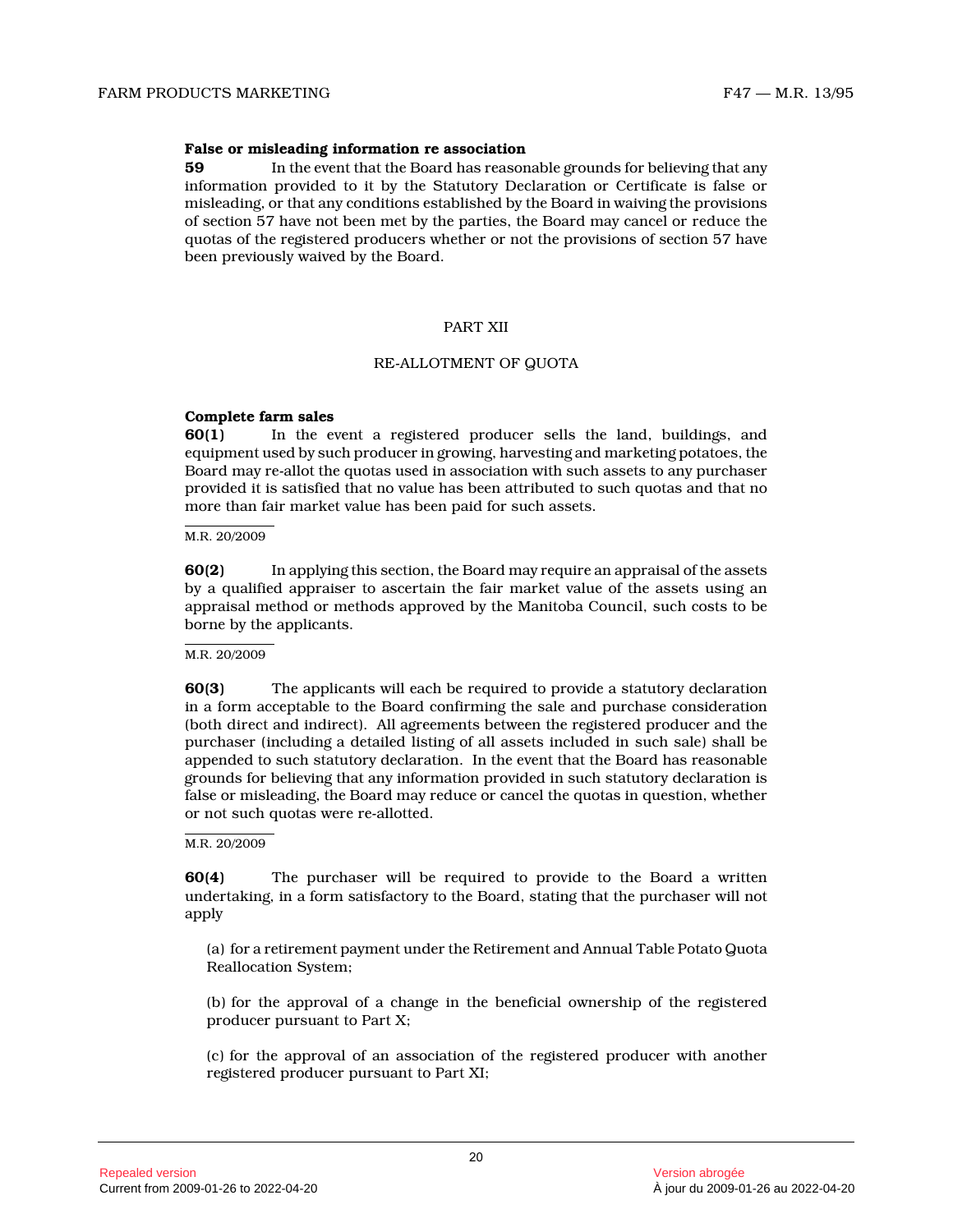(d) for the re-allotment of the quotas allotted to the registered producer pursuant to Part XII; or

(e) to change the certified land or buildings specified by the Board for use by the registered producer to other land or buildings pursuant to section 69;

for a minimum of five years following such re-allotment unless such party has first received the approval of the Manitoba Council to such application.

M.R. 20/2009

#### **Lease of complete farm**

**61** In the event a registered producer leases or licenses the land, buildings, and equipment used by such producer in growing, harvesting and marketing potatoes, for a term not to exceed 2 years in length, the Board may temporarily re-allot the quotas used in association with such land, buildings, and equipment to any lessee or licensee for the term of the lease or license provided it is satisfied that no value has been attributed to such quotas and that no more than fair market rental for such assets is being paid under the lease or license arrangement directly or indirectly for the lease of such assets, or any other assets included in such lease (including any transaction with respect to crops and inventory).

In applying this provision the Board may require an appraisal of the assets to ascertain the fair market rental of the assets using an appraisal method or methods approved by the Manitoba Council, such cost to be borne by the applicant(s).

The applicants will each be required to provide a Statutory Declaration in a form acceptable to the Board confirming the rental consideration (both direct and indirect). All agreements between the registered producer and the lessee (including a detailed listing of all assets included in such lease) shall be appended to such Statutory Declaration.

In the event that the Board has reasonable grounds for believing that any information provided in a Statutory Declaration or any requested Certificate is false or misleading, the Board may reduce or cancel the quotas in question, whether or not the quotas were temporarily re-allotted.

At the end of the lease term such quotas shall automatically be re-allotted by the Board back to the lessor. Any extension or renewal of a term under a lease will be treated as a new lease.

# **Bankruptcy or receivership of a registered producer**

**62** Notwithstanding clause 37(c) hereof, where a person who is a registered producer becomes a bankrupt or applies for a receiving order or where such an order made against such a producer or where such a producer takes the benefit of any Act for the time being in force for the relief of insolvent debtors, or if a receiver is appointed with respect to the production or marketing assets of such a producer, the Board may, upon written request of the Trustee in Bankruptcy or the Receiver, temporarily re-allot to the Trustee in Bankruptcy or Receiver, the quotas allotted to such producer upon terms and conditions as may be established by the Board at the time of such temporary re-allotment.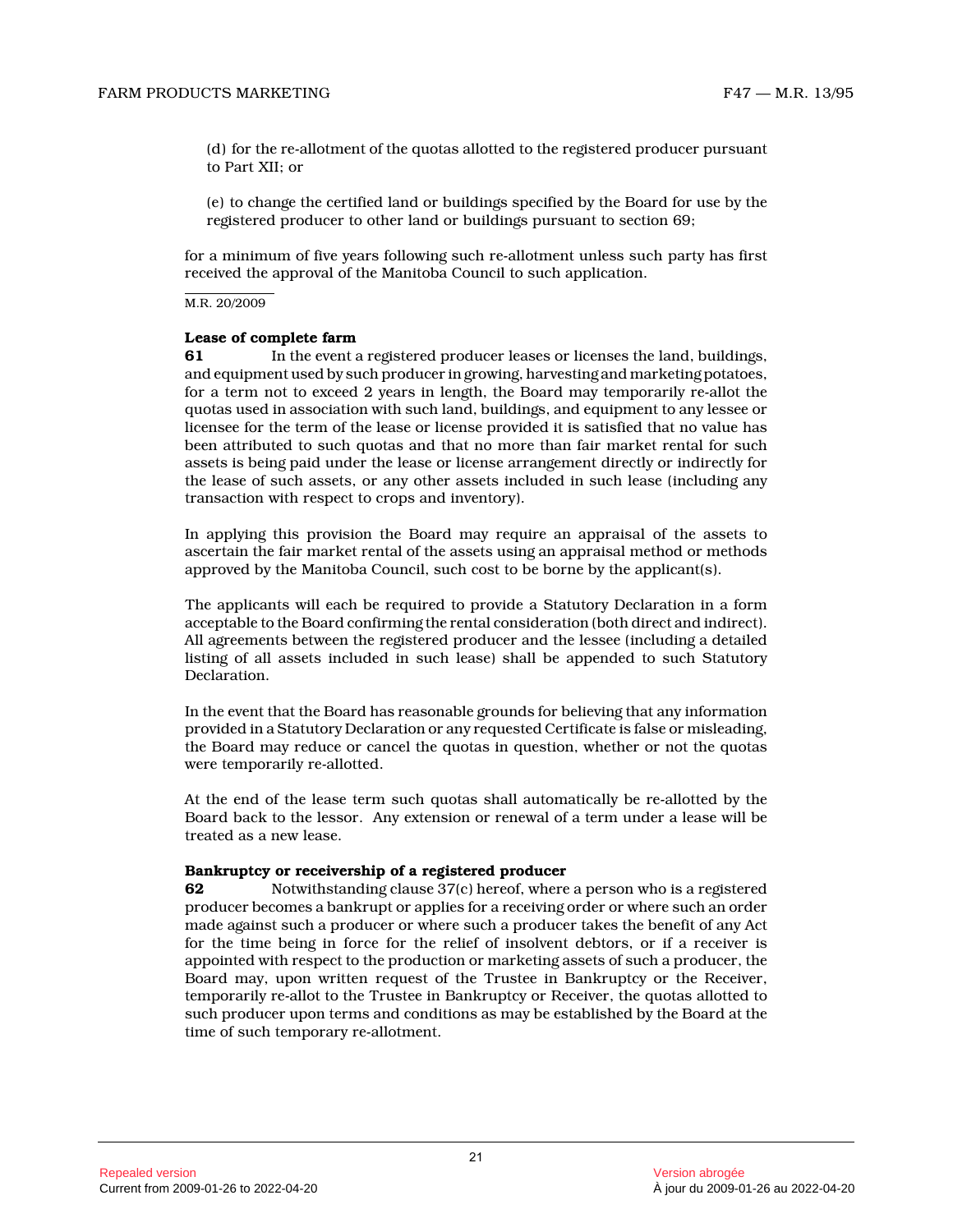# **Re-allotment of quota and dispensing with financial information on death, disability or retirement**

**63** In the event of the death, disability or retirement of an individual who is a registered producer, the Board may, on written request of such registered producer or of the personal representative of such deceased registered producer, re-allot the quotas allotted to such registered producer to the heir or designated member of such registered producer's immediate family

(a) who becomes the owner of the potato production and marketing business carried on by the registered producer and of the land, buildings and equipment used by the registered producer for growing and harvesting potatoes; or

(b) who becomes the owner of the potato production and marketing business carried on by the registered producer and of any assets owned by such registered producer in connection with such business, and becomes entitled to possession of the land and buildings used by such registered producer in connection with such business as the successor in possession to such registered producer;

without the necessity to provide the Board with an appraisal of the facility or confirmation of any sale and purchase consideration.

# **Re-allotment of quota and dispensing with financial information on establishment of family partnership**

**64** Where an individual who is a registered producer enters into a partnership with a member of such individual's immediate family, the Board may, on written request of such registered producer, re-allot the quotas allotted to such registered producer to such partnership

(a) which becomes the owner of the potato production and marketing business carried on by the registered producer and of the land, buildings and equipment used by the registered producer for growing and harvesting potatoes; or

(b) which becomes the owner of the potato production and marketing business carried on by the registered producer and of any assets owned by such registered producer in connection with such business, and becomes entitled to possession of the land and buildings used by such registered producer in connection with such business as the successor in possession to such registered producer;

without the necessity to provide the Board with an appraisal of the facility or confirmation of any sale and purchase consideration.

# **Re-allotment of quota and dispensing with financial information on establishment of a corporation**

**65** Where an individual who is a registered producer incorporates a corporation controlled by such individual and/or members of such individual's immediate family, or where the partners who are registered producers incorporate a corporation owned by themselves in the same proportion as they owned interests in the partnership, or where a registered producer which is a corporation incorporates a wholly owned subsidiary, the Board may, on written request of such registered producer, re-allot the quotas allotted to such registered producer to such corporation or subsidiary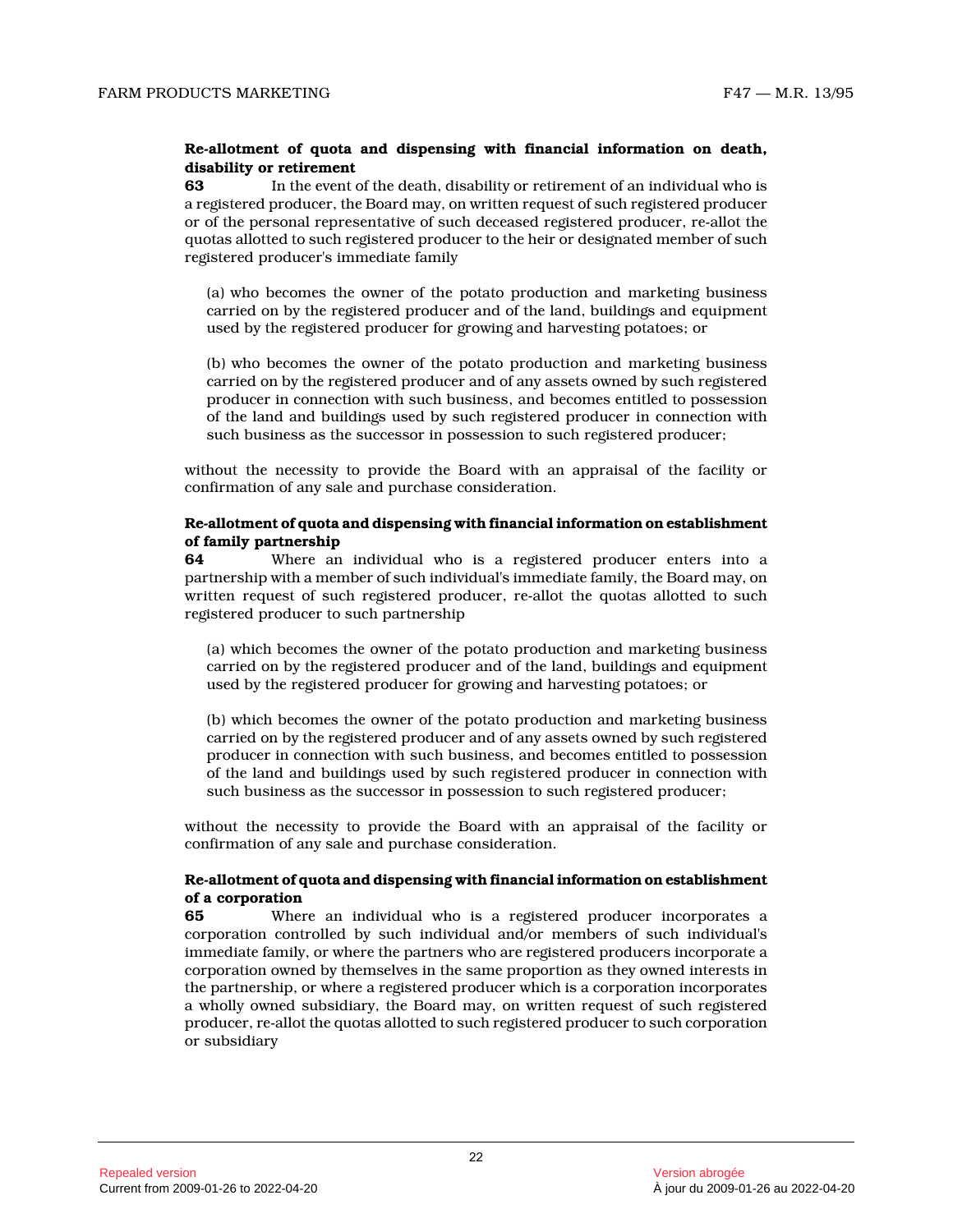(a) which becomes the owner of the potato production and marketing business carried on by the registered producer and of the land, buildings and equipment used by the registered producer for growing and harvesting potatoes; or

(b) which becomes the owner of the potato production and marketing business carried on by the registered producer and of any assets owned by such registered producer in connection with such business, and becomes entitled to possession of the land and buildings used by such registered producer in connection with such business as the successor in possession to such registered producer;

without the necessity to provide the Board with an appraisal of the facility or confirmation of any sale and purchase consideration.

#### **Partial and complete re-allotment of quota to related persons**

**66(1)** The following definitions apply in this section,

**"applicant"** means a registered producer who make an application to re-allot all or a portion of the registered producer's quota to another person;

**"daughter-Hutterite colony"** means a Hutterite Colony recently created as a result of the division of the assets and the membership of a Hutterite Colony;

**"recipient"** means the person who is to be re-allotted all or a portion of a registered producer's quotas as the result of an application under this section.

M.R. 20/2009

**66(2)** The Board may, upon application of a registered producer in writing, re-allot all or a portion of the quotas allotted to such applicant to another person in the following circumstances:

(a) with respect to an individual applicant, where the recipient is a member of such applicant's immediate family;

(b) with respect to a partnership applicant, where all partners in the partnership are members of the same immediate family and where the recipient is a member of that immediate family;

(c) with respect to a corporation applicant, where all legal and beneficial shareholders in such applicant are members of the same immediate family and where the recipient is a member of such immediate family;

(d) with respect to a Hutterite Colony applicant (or a corporation applicant which is a wholly owned subsidiary of a Hutterite Colony) where the recipient is a wholly owned subsidiary of such applicant, or a daughter-Hutterite colony, or a corporation wholly owned by a daughter-Hutterite colony.

#### M.R. 20/2009

**66(3)** The Board shall not re-allot quotas to a recipient under subsection (2) until:

(a) the recipient has established a separate farm owned and operated by the recipient on which the recipient will grow, harvest and market potatoes;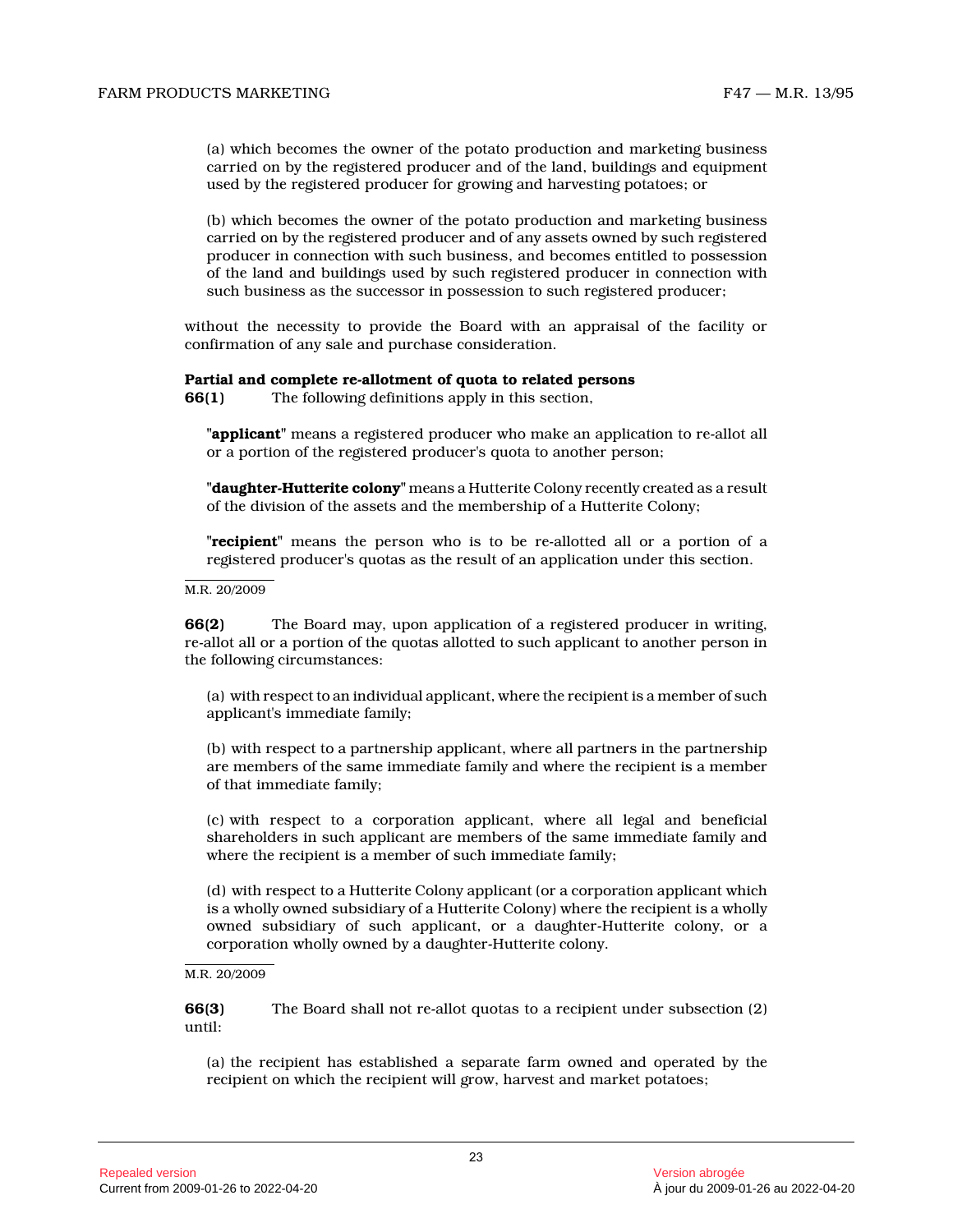(b) the Board is satisfied that the new operation of the recipient and the resulting operation of the applicant will both be economically viable; and

(c) the Board is satisfied that no value has been attributed to such quota.

M.R. 20/2009

**66(4)** The applicant and the recipient will each be required to provide a statutory declaration in a form acceptable to the Board setting out the information specified therein. In the event that the Board has reasonable grounds for believing that any information provided in such statutory declaration or an application is false or misleading, the Board may cancel or reduce the quotas in question, whether or not such quotas were re-allotted.

#### M.R. 20/2009

**66(5)** The applicant and the recipient will each be required to provide to the Board a written undertaking, in a form satisfactory to the Board, stating that such party will not apply

(a) for a retirement payment under the Retirement and Annual Table Potato Quota Reallocation System;

(b) for the approval of a change in the beneficial ownership of the registered producer pursuant to Part X;

(c) for the approval of an association of the registered producer with another registered producer pursuant to Part XI;

(d) for the re-allotment of the quotas allotted to the registered producer pursuant to Part XII; or

(e) to change the certified land or buildings specified by the Board for use by the registered producer to other land or buildings pursuant to section 69;

for a minimum of five years following the re-allotment unless such party has first received the approval of the Manitoba Council to such application.

M.R. 20/2009

#### **Re-allotment and maximum quota**

**67** Subject to section 47, no quota will be re-allotted to an applicant corporation or partnership if:

(a) any beneficial shareholder of such applicant corporation or any beneficial owner of the assets of such applicant partnership is:

(i) a registered producer, or

(ii) a beneficial shareholder in a corporation which is a registered producer, or

(iii) a beneficial owner of the assets of a partnership which is a registered producer,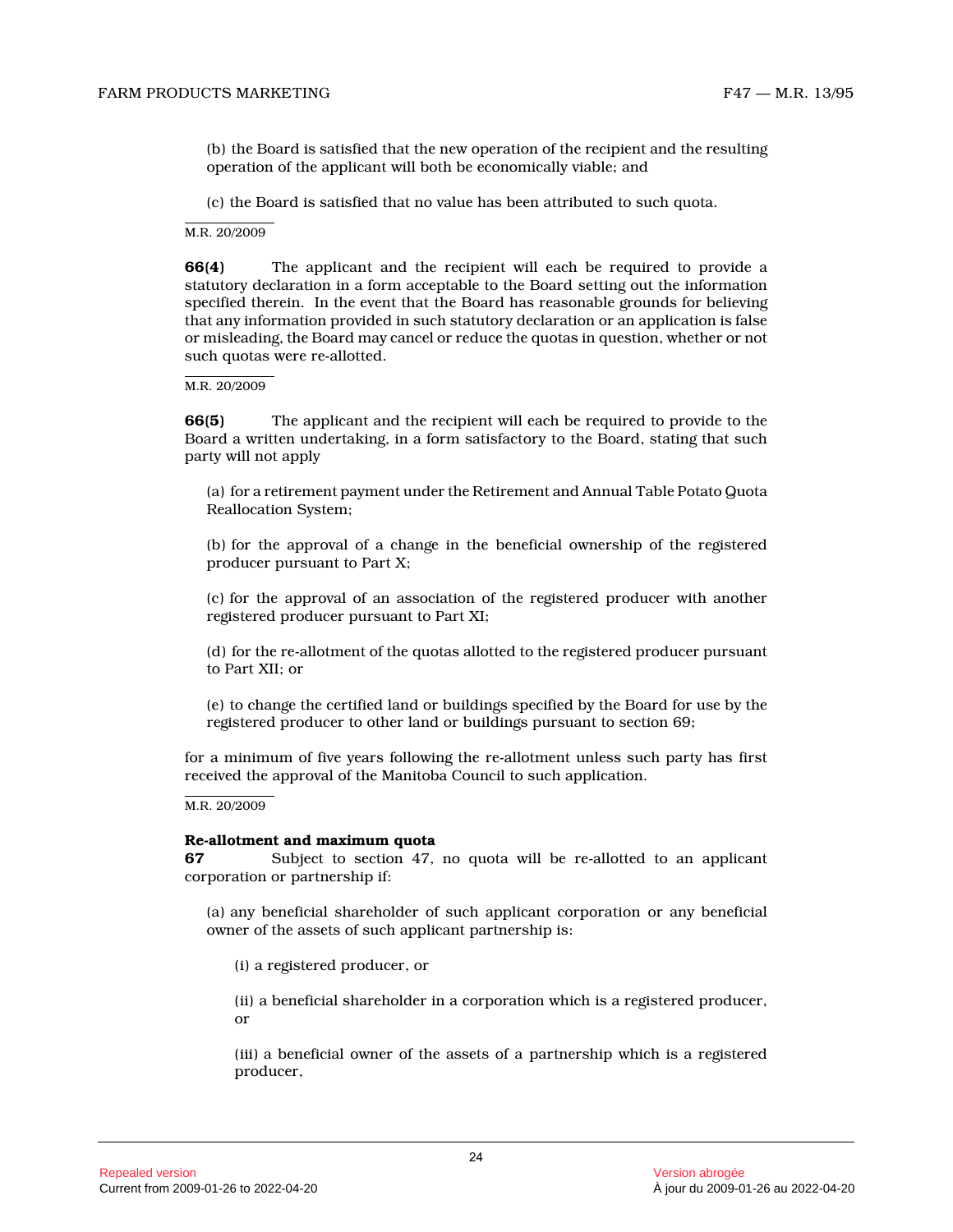that has been allotted quotas which are equal to or aggregate in excess of maximum quota; or

(b) the Board has reasonable grounds for believing that as a result of such reallotment a person would directly or indirectly control or have an interest in quotas which aggregate more than maximum quotas.

# PART XII.1

# RETIREMENT AND ANNUAL TABLE POTATO QUOTA REALLOCATION SYSTEM

#### **Re-allotment under system**

**67.1** Quotas may be cancelled and re-allotted by the Board as a result of and in accordance with the procedure set out in Schedule "A".

M.R. 133/2003

#### **Acceptance of applications discretionary**

**67.2** The Designated Staff referred to in Schedule "A" may refuse to accept or postpone the processing of any application to participate in the Retirement and Basic Allotment Reallocation System for such reasons or on such terms as they deem appropriate.

M.R. 133/2003

#### PART XIII

#### QUOTA AND CERTIFIED LAND

#### **Quota to be allotted for certified land**

**68(1)** In allotting a quota to a registered producer, the Board may specify the land on which the producer's potatoes, or any portion of such potatoes, must be grown and harvested.

**68(2)** A registered producer may apply to the Board to transfer a quota from currently certified land to other land on a temporary or a permanent basis.

**68(3)** In connection with an application under subsection (2), such registered producer shall provide the Board with such information as the Board may require and such consents which the Board may request from any creditor who has been given security on the certified land used by the registered producer.

#### **No application for change of land or buildings for five years**

**69** In the event the Board

(a) approves a change in the beneficial ownership of a registered producer pursuant to Part X;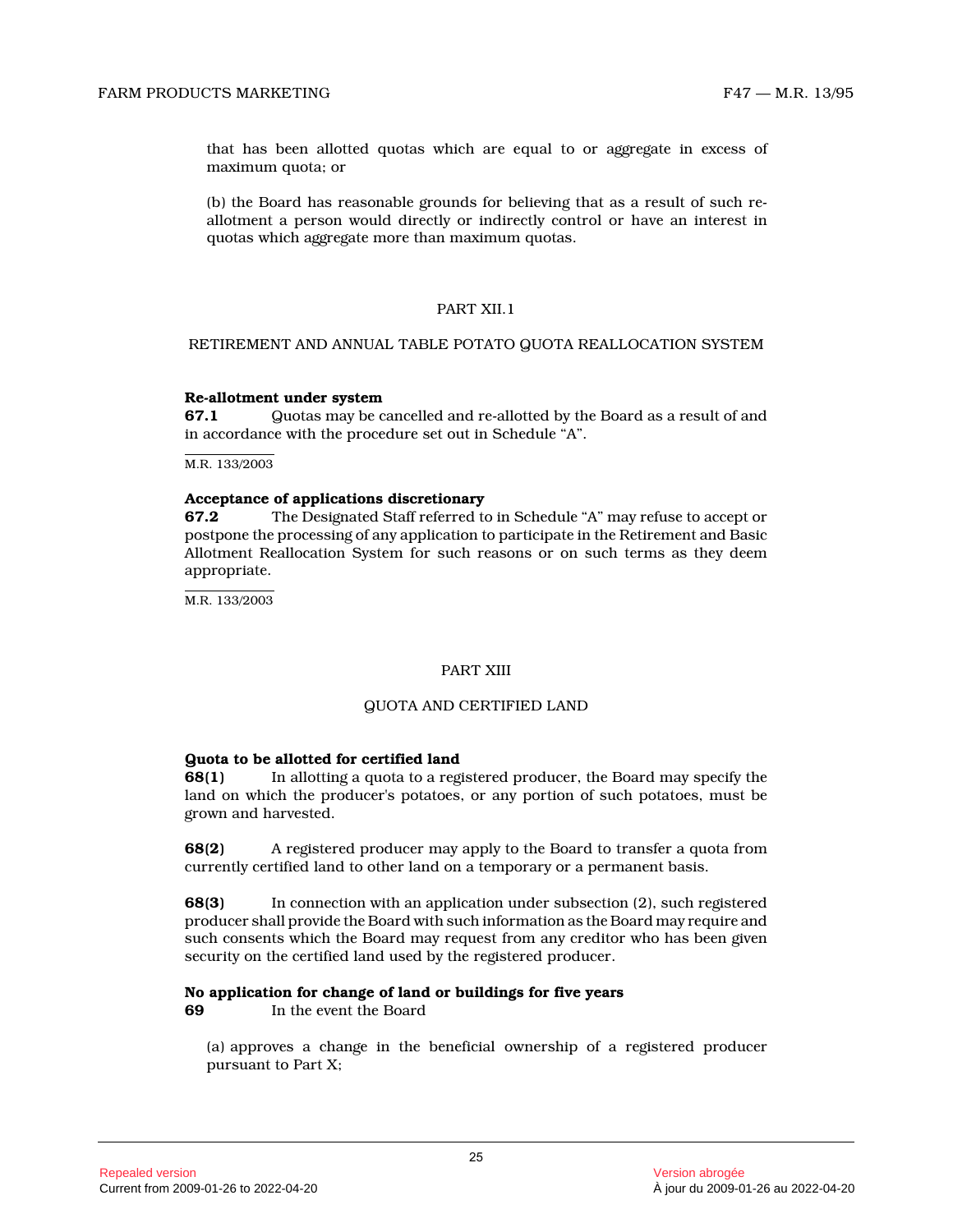(b) approves an association of persons who are registered producers pursuant to the provisions of Part XI; or

(c) re-allots the quota allotted to a registered producer pursuant to Part XII;

it shall be a condition of such re-allotment or such approval that the applicants for such approval or re-allotment must acknowledge that only in the event of an unforeseen contingency acceptable to the Manitoba Council will a party be permitted to change the certified land or buildings specified by the Board for use by such registered producer in connection with such quotas at the time of the change, association or re-allotment, to other lands or buildings for a period of at least five years following the approval of such change, association or re-allotment.

M.R. 20/2009

#### **Exception from 5 year moratorium on applications**

**70** The Board may exempt a person from the provisions of section 69 with respect to a transfer or change of the nature outlines in section 55, or with respect to the re-allotment of quotas pursuant to sections 63 and 65 inclusive.

#### **Examination of certified land**, **storage facilities and inventory**

**71** It is the condition of the allotment of a quota to a registered producer that such registered producer allow any duly authorized representative of the Board to examine and measure such producer's certified land from time to time for the purpose of certification or re-certification of such land and to examine such producer's storage facilities and inventory. Prior to such examination, the Board will give reasonable notice to such registered producer of its intention to conduct such examination.

# PART XIV

# THE PLAN AND NON-APPLICATION

#### **Non-application re direct consumer sales**

**72** As provided in the Plan, this Order does not apply to direct consumer sales.

#### **Non-application re potatoes of small potato producer**

**73** This Order does not apply to the marketing of potatoes grown by a person who is a small potato producer.

#### **Deliveries by small potato producers**

**74** Notwithstanding anything contained in this Order, a small potato producer, who has notified the Board in writing on or before June 30 in each year of such producer's desire to market table potatoes through the delivery system of the Board for the crop year following such date, shall be entitled to market up to 600 - 75 pound bags of table potatoes grown by such producer through the delivery system operated by the Board during the following fiscal year of the Board, subject to acceptable quality and condition and the payment of any applicable handling charges, fees or levies, at such time and place as may be determined by the Board.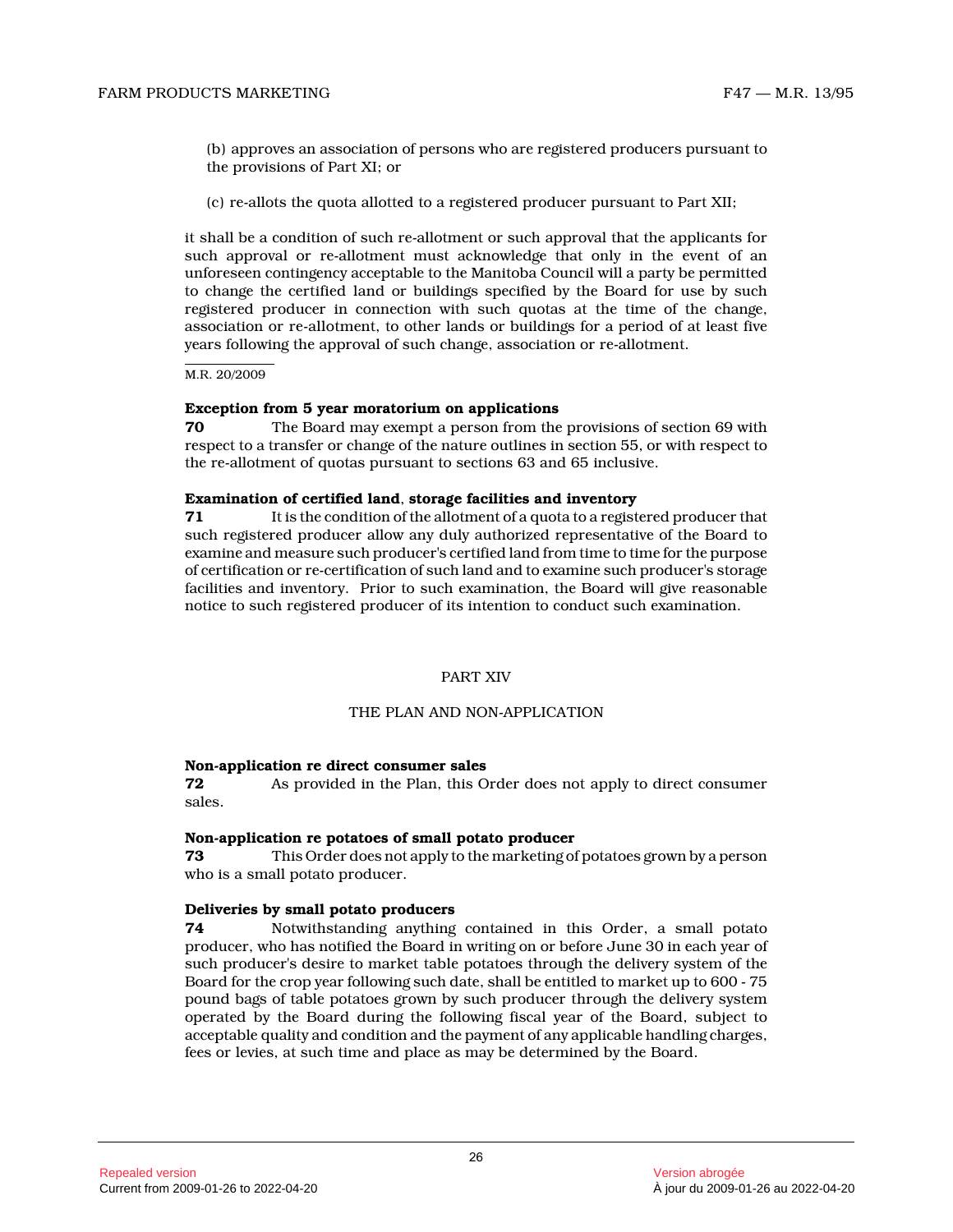# **Direct pricing sales**

**75** This Board may from time to time, by resolution, exempt certain registered producers from the provisions of this Order on such terms and conditions as it deems appropriate, for the purpose of encouraging and developing the marketing of table potatoes by this Board in market areas not traditionally supplied by registered table potato producers or for the purpose of dealing with special temporary marketing circumstances.

#### **Further non-application**

**76** This Order is subject to the provisions of section 28 of the Plan.

# **Repeal**

**77** Manitoba Regulation 42/82 is repealed.

July 21, 1994 PEAK VEGETABLE SALES:

David Jeffries Chairman

John Kuhl Secretary

APPROVED

January 17, 1995 THE MANITOBA NATURAL PRODUCTS MARKETING COUNCIL:

> Howard Motheral Chairman

Gordon MacKenzie Secretary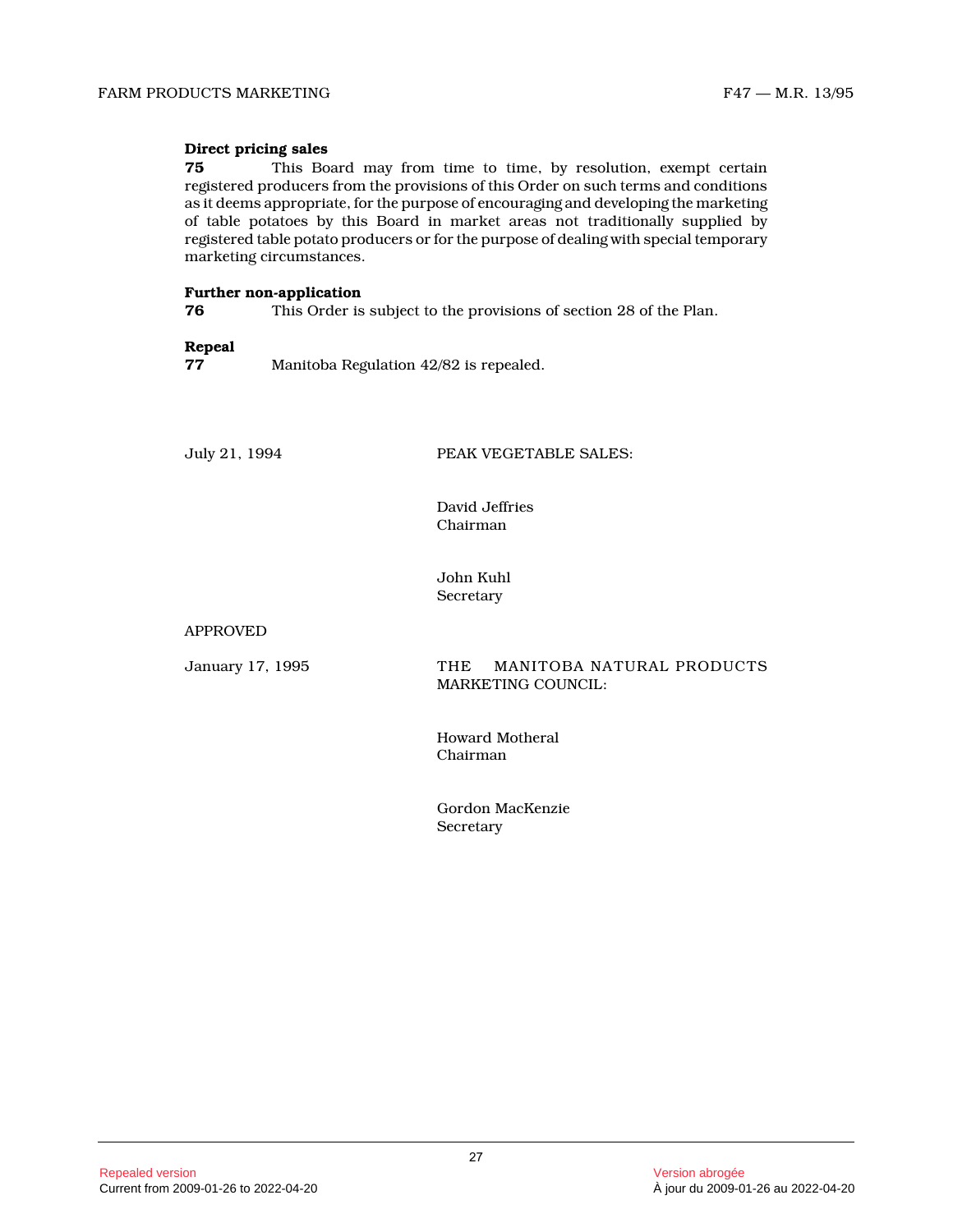# SCHEDULE "A" (PART XII.1)

#### RETIREMENT AND ANNUAL TABLE POTATO QUOTA REALLOCATION SYSTEM

# **Quotas belong to Board**

**1** Notwithstanding the terms and provisions in this Schedule or of any forms or materials used in connection with this Schedule, as stated in section 38 of this Order, quotas belong to the Board, and any quota units allotted pursuant to the procedure set out in this Schedule may be suspended, reduced or cancelled in accordance with this Order.

#### **No assignment of payment**

**2** As stated in section 39 of this Order, no person shall offer to assign or assign a payment or an entitlement to a payment or an anticipated payment under the Retirement and Annual Table Potato Quota Reallocation System to another person without the prior written consent of the Board.

# **Definitions**

**3** In this Schedule,

**"Bid"** means a request to be allotted a quota unit of a type under the System upon payment of an administration fee pursuant to the procedure set out in this Schedule;

**"bidder"** means an eligible producer or an eligible person, who in the opinion of Designated Staff has submitted a Bid in an acceptable form;

**"Designated Staff"** means those employees and other individuals designated by the Board from time to time to operate the Retirement and Annual Table Potato Quota Reallocation System;

**"Effective Retirement Payment"** means, for Offers received during the period commencing September 1st of one calendar year and terminating on March 31st of the following calendar year, a sum per quota unit established by a resolution of the Board prior to the commencement of such period; provided the Board may by resolution amend such sum from time to time during such period, but no such amendment shall take effect earlier than the first day of the calendar month at least 30 days after the date of the resolution establishing such amended sum;

**"eligible person"** means a person who is not a registered table potato producer and who has met the criteria set out in section 2 of this Order;

**"eligible producer"** means a registered table potato producer;

**"Notification List"** means the List maintained by the Designated Staff pursuant to section 14 of this Schedule;

**"Offer"** means an application to have quota units of a type under the System cancelled upon receipt of a retirement payment pursuant to the procedure set out in this Schedule;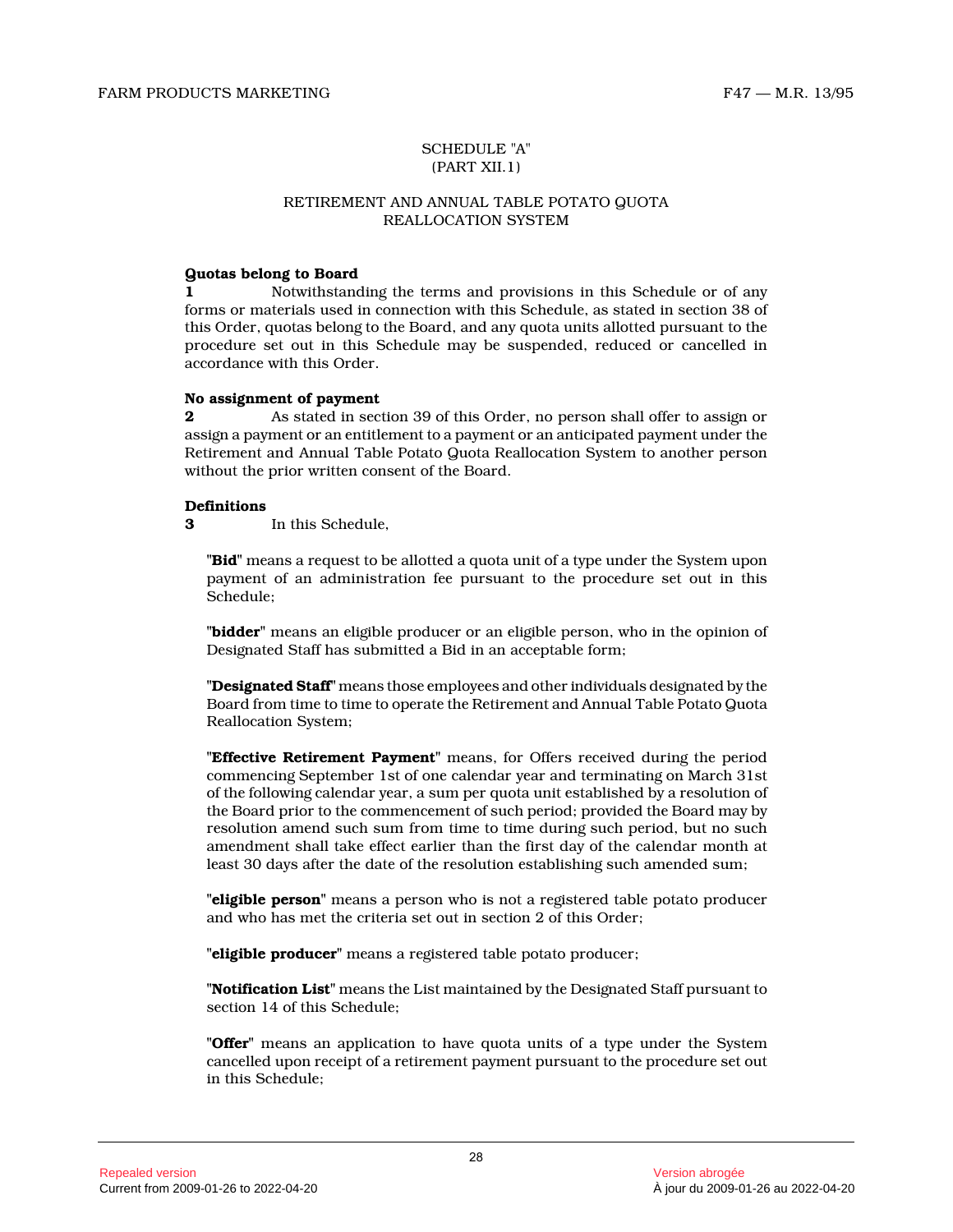**"offeror"** means a registered table potato producer who is current with all payments owing to the Board and is otherwise in good standing with the Board, and who is in the opinion of Designated Staff has submitted an Offer in an acceptable form with respect to quota units allocated to such registered producer by the Board;

**"quota unit"** means an annual table quota equal to one 75 pound bag of a type of a table potato;

**"Reallocation Day"** means the day on which a Retirement and Annual Table Potato Quota Reallocation Program is operated;

**"Retirement and Annual Table Potato Quota Reallocation Program"** means the procedure operated from time to time pursuant to this Schedule, whereby a registered table potato producer may offer to have the whole or a portion of the quota units of a type allotted to such registered producer cancelled in the manner provided in this Schedule, and an eligible producer or an eligible person may request that quota units of a type be allotted to such person in the manner provided in this Schedule; and

**"Retirement Fund"** means a trust account established by the Board to which all administration fees paid by successful bidders shall be credited and from which all retirement payments made to successful offerors will be debited.

#### **Retirement and annual table potato quota reallocation system administration**

**4** The Retirement and Annual Table Potato Quota Reallocation System shall be operated by the Designated Staff. The Designated Staff shall be responsible for receiving and processing Offers, establishing the date of each Reallocation Day, publishing such dates, receiving and processing Bids, operating each Retirement and Annual Table Potato Quota Reallocation Program, and reporting such results to the Board.

The Manitoba Council may appoint Members of its Staff to act as observers and auditors of each Retirement and Annual Table Potato Quota Reallocation Program.

Except as provided in subsection 7(14) and section 15 of this Schedule and to the extent necessary to provide the notices under subsection 7(8) or as otherwise required in this Schedule, all particulars with respect to an individual Offer or to an individual Bid shall be kept confidential by the Designated Staff and Manitoba Council observers and auditors, and shall not be disclosed to the Members of the Board, Board staff who are not Designated Staff, or any other person whatsoever.

The Board may prescribe forms to be used in the operation of a Retirement and Annual Table Potato Quota Reallocation Program from time to time. The Designated Staff may accept a Bid or an Offer, or an amendment or a withdrawal of a Bid or an Offer which is not in a prescribed form, as long as same is in writing and in the opinion of the Designated Staff substantially complies with any such prescribed form.

#### **Application fees**

**5** The Board may by Resolution from time to time establish a non-refundable application fee for Offers under this Schedule. Each Offer must be accompanied by any necessary application fee. All application fees shall be credited to an operating account of the Board.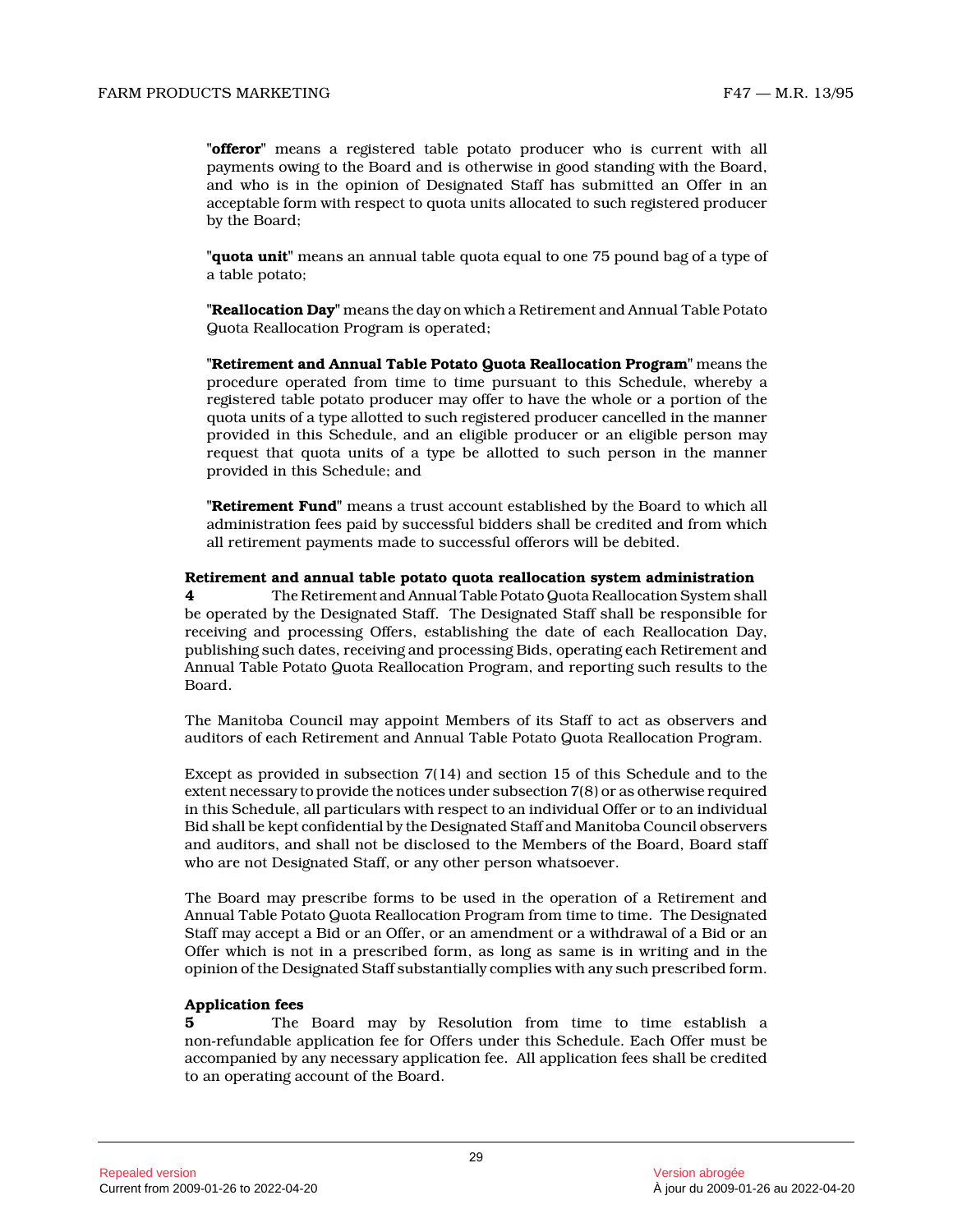#### **Administration fees and retirement payments**

**6** In this Schedule, and in all forms and materials used in connection with the Retirement and Annual Table Potato Quota Reallocation System, all references to administration fees, and all references to retirement payments shall be expressed or shall be assumed to be expressed on a quota unit basis.

Each administration fee paid by a successful bidder must be paid on each quota unit allocated to such person.

Each retirement payment paid to a successful offeror will be paid on 90% of the quota units cancelled (see section 10 re Transfer Assessment).

# **Retirement and annual table potato quota allotment reallocation program procedures**

**7(1)** Upon receipt of an Offer, the Designated Staff shall operate a Retirement and Annual Table Potato Quota Reallocation Program for that Offer on or before the last business day of the month following the month in which notification of receipt of the Offer was given by the Board to eligible producers and eligible persons.

**7(2)** For greater certainty, the Board may operate a Retirement and Annual Table Potato Quota Reallocation Program for more than one Offer during the same period of time.

**7(3)** Designated Staff may cancel, or may postpone, for up to 14 days at any time, the operation of any Retirement and Annual Table Potato Quota Reallocation Program for an Offer for any reason they deem advisable.

**7(4)** A person wishing to submit an Offer must do so in writing, by letter, in a form satisfactory to the Designated Staff, to the Board's head office, which must be received between September 1st of one calendar year and March 31st of the following calendar year.

**7(5)** Each Offer must include any necessary application fee established by the Board for processing an Offer, together with the following information:

- (a) the name, address and signature of the offeror;
- (b) the Producer Registration Number of the offeror;
- (c) the number of quota units offered for cancellation;
- (d) the type of the quota units offered;

(e) an undertaking that the Offeror is willing to accept a retirement payment equal to the then current Effective Retirement Payment upon cancellation of the quota units offered for cancellation;

(f) an undertaking that the Offer will not be withdrawn by the offeror once a notice of the Offer has been given pursuant to subsection 7(8);

(g) such other particulars with respect to the marketings or anticipated marketings of the offeror which may be required in order to complete the form of Offer; and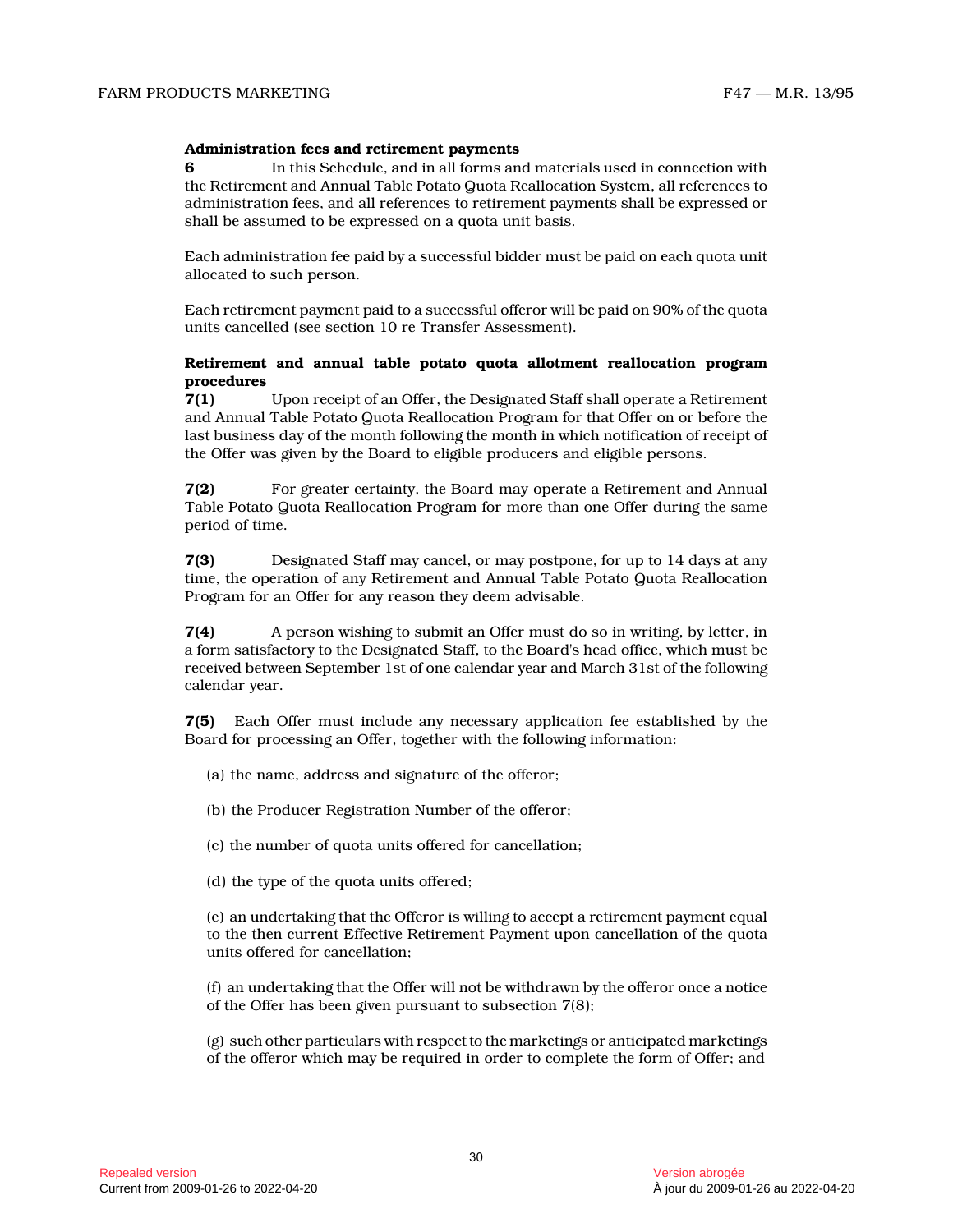(h) an acknowledgment that in the event that Bids received for a Program are less than the number of quota units offered for cancellation on that Program, the Offer of the offeror may be reduced to a lesser number.

The Designated Staff may require an offeror to provide proof of the consent of any secured creditor of the offeror to the submission of such Offer.

**7(6)** An Offer which would result in the remaining annual table quota of a type allocated to that offeror being reduced to a level below 6,000 75-pound bags of that type will be rejected by the Designated Staff unless the offeror is offering to cancel all quota units of that type allocated to the Offeror.

**7(7)** No Offer of less than 6,000 quota units of a type will be processed unless the offeror has been allotted an annual table quota of less than 6,000 75-pound bags of table potatoes of that type, in which instance the offeror must offer to cancel all such quota units of that type.

**7(8)** Upon receipt of one or more Offers in an acceptable form during any calendar month between September 1st of one calendar year and March 31st of the following calendar year, the Designated Staff shall cause a notice to be mailed, faxed or e-mailed to each eligible producer and each eligible person indicating the fact that an Offer has been received; the Effective Retirement Payment per quota unit which an offeror is willing to accept upon cancellation of the quota units offered for cancellation for each Offer; the number of quota units offered for cancellation for each Offer; the type of quota units offered for each Offer; and the Reallocation Day. The notice may contain such other information with respect to each Offer and the options available to the registered producer as the Designated Staff deems appropriate.

**7(9)** An eligible producer or an eligible person wishing to submit a Bid on a Retirement and Quota Reallocation System with respect to any Offer must do so in writing, by letter, to the Board's head office, in a form satisfactory to the Designated Staff, which Bid must be received by the Designated Staff prior to 4:00 p.m. on the last working day before the month in which the proposed Retirement and Annual Table Potato Quota Reallocation Program is to be held.

Each Bid for the allotment of quota units must be for the type and for the total number of quota units offered for cancellation.

In addition to the above disclosure, each Bid on a particular Retirement and Annual Table Potato Quota Reallocation Program must include the following information:

- (a) the name, address and signature of the bidder;
- (b) the Producer Registration Number of the bidder, where applicable;
- (c) the Offer to which the Bid is applicable;

(d) the administration fee which shall be equal to the Effective Retirement Payment per quota unit set out in the notice referred to in subsection 7(8) for the number of quota units comprising the Bid;

(e) an acknowledgement that the bidder is prepared to accept less than the number of quota units comprising the Bid;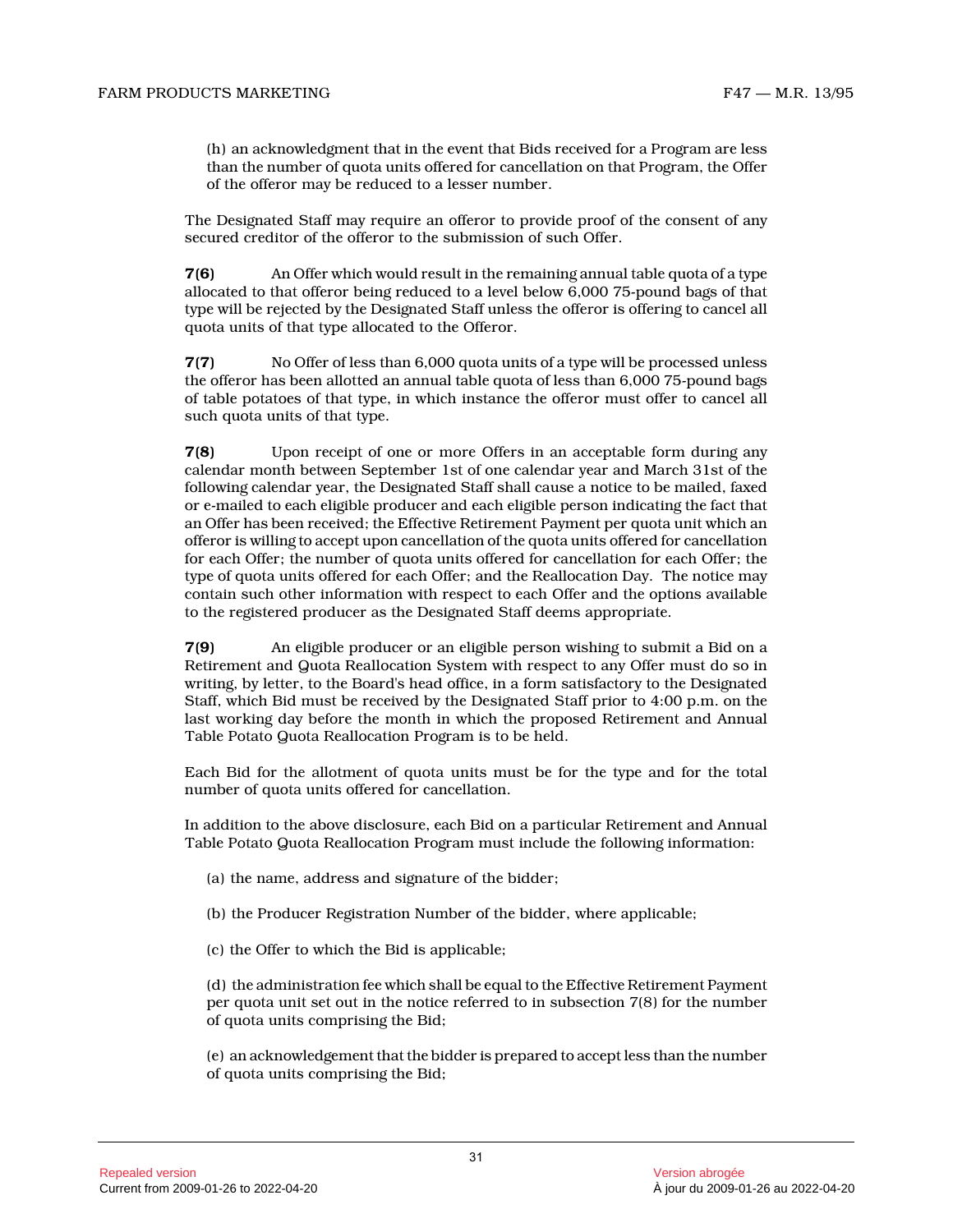(f) an acknowledgement, in the case of an eligible person, that the Bid will not be valid if the number of quota units available for allocation to successful bidders upon the initial operation of a Retirement and Annual Table Potato Quota Reallocation Program would result in an annual table potato quota to be allotted to such eligible person being less than 6,000 75-pound bags of table potatoes;

(g) an acknowledgement, in the case of a registered table potato producer, that the Bid will not be valid if the number of quota units available for allocation to successful bidders upon any operation of a Retirement and Annual Table Potato Quota Reallocation Program would result in an annual table potato quota to be allotted to such registered producer being less than 6,000 75-pound bags of table potatoes of that type; and

(h) an acknowledgment that the Bid will not be valid if the number of quota units requested when taken together with the number of quota units comprising the bidder's quota exceeds maximum quota.

In order for a Bid to be eligible to be processed on a Program, the bidder must submit a separate bank draft or credit union primary order (or other method of payment acceptable to the Designated Staff) payable to the Board representing the full amount of the administration fee such bidder proposes to pay in connection with that Bid which must be received at the Board's head office no later than 4:00 p.m. of the last working day before the month in which the proposed Retirement and Annual Table Potato Quota Reallocation Program is to be held.

**7(10)** In the case of an omission or defect in a Bid or in an Offer the Designated Staff may not make changes or additions to such Bid or Offer, and the Bid or Offer will be rejected. A member of the Designated Staff shall attempt to contact the bidder or offeror and to advise such person of such rejection. The fact that a Bid or an Offer is rejected shall not preclude the bidder or offeror from submitting a subsequent Bid or Offer.

**7(11)** A Bid may be amended or withdrawn, provided such withdrawal or amendment is in writing and in the form of a letter satisfactory to the Designated Staff, sent by the bidder, and is received at the head office of the Board prior to 4:00 p.m. of the last working day before the month in which the proposed Retirement and Annual Table Potato Quota Reallocation Program is to be held. Such withdrawal or amendment must be clear and unambiguous and must identify the bidder by name and by Producer Registration Number, where applicable, and must specify the Bid that is to be withdrawn or amended.

Any Bid which is received after any deadline for submission for that Program will be rejected by the Designated Staff.

No Bid of a type will be accepted if the number of quota units offered for cancellation is less than 6,000 75-pound bags of table potatoes unless the bidder has already been allocated an annual table potato quota of that type.

No Bid will be processed if the number of quota units comprising the Bid, when aggregated with the quota units allocated to such bidder, would exceed maximum quota.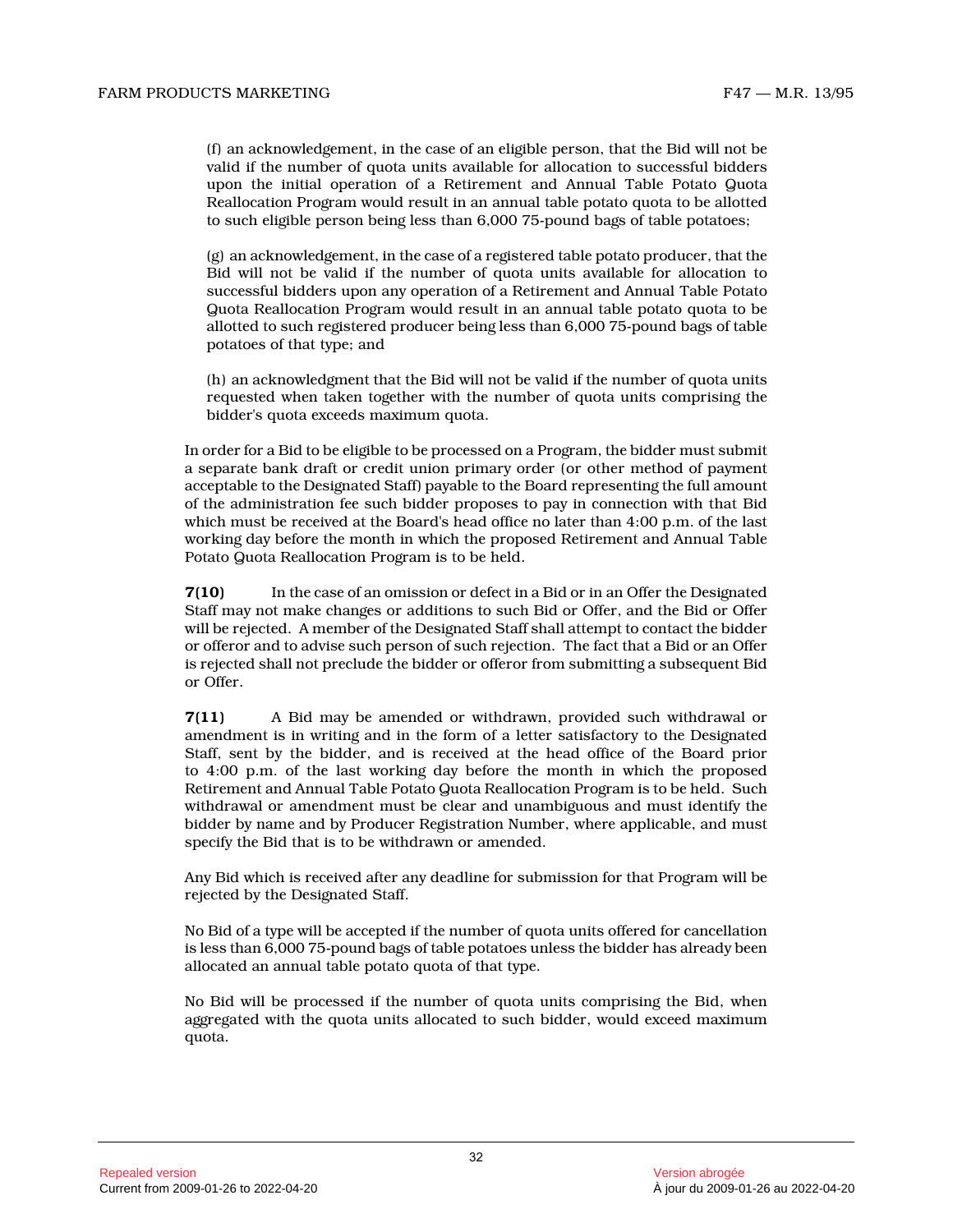**7(12)** As provided in section 67.2 of this Order, the Designated Staff may refuse to accept or may postpone processing of any Bid or any Offer. Any decision to postpone the processing of a Bid or an Offer, or to reject a Bid or Offer made by the Designated Staff shall be final. The Designated Staff may also establish terms and conditions before a Bid or an Offer will be processed in the future. Any person who is not satisfied with the terms and conditions established by the Designated Staff before a Bid or Offer will be processed in the future may appeal such decision in writing to the Board.

**7(13)** On each Reallocation Day, the Designated Staff shall qualify all valid Bids with respect to each Offer.

If there is more than one valid Bid with respect to an Offer the amount available for allotment shall be apportioned among all such eligible bidders in equal amounts, provided that any Bid received from an eligible person shall be rejected if the amount available for allotment among such eligible bidders is less than 6,000 75-pound bags of table potatoes (and, following such rejection, the Designated Staff shall recalculate the amount available for allotment amongst all remaining eligible bidders in equal amounts); and further provided that upon recalculation any Bid received from a registered table potato producer bidder shall be rejected if the amount available for allotment amongst the remaining eligible bidders is less than 6,000 75-pound bags of table potatoes and such bidder has not been allocated a table potato quota of that type.

**7(14)** Following the operation of a Retirement and Annual Table Potato Quota Reallocation Program for an Offer, the Designated Staff shall report to the Board particulars of the Offer, the number of Bids received, and particulars of the successful Bids. The Board will review such report and if satisfied, in its sole discretion, that there have been no irregularities or deficiencies in the operation of that Retirement and Annual Table Potato Quota Reallocation Program, the Board may pass a resolution to accept such results.

Following the acceptance of the results of a Retirement and Annual Table Potato Quota Reallocation Program for an Offer, the Board will pass a resolution to allot quota units to the successful bidder and to cancel quota units of successful offerors in order to implement such results.

The allotment of quota units of a type to a successful bidder who is a registered table potato producer will be effective as of the first day of July after the date on which the results of a Retirement and Annual Table Potato Quota Reallocation Program were accepted by the Board and shall be applicable to the marketing of table potatoes harvested after such effective date.

The allotment of quota units of a type to a successful bidder who is an eligible person will be effective upon the first day of July after the date on which the results of a Retirement and Annual Table Potato Quota Reallocation Program were accepted by the Board, provided that such allotment shall only be applicable with respect to crop grown by that successful bidder during the crop year commencing on such date.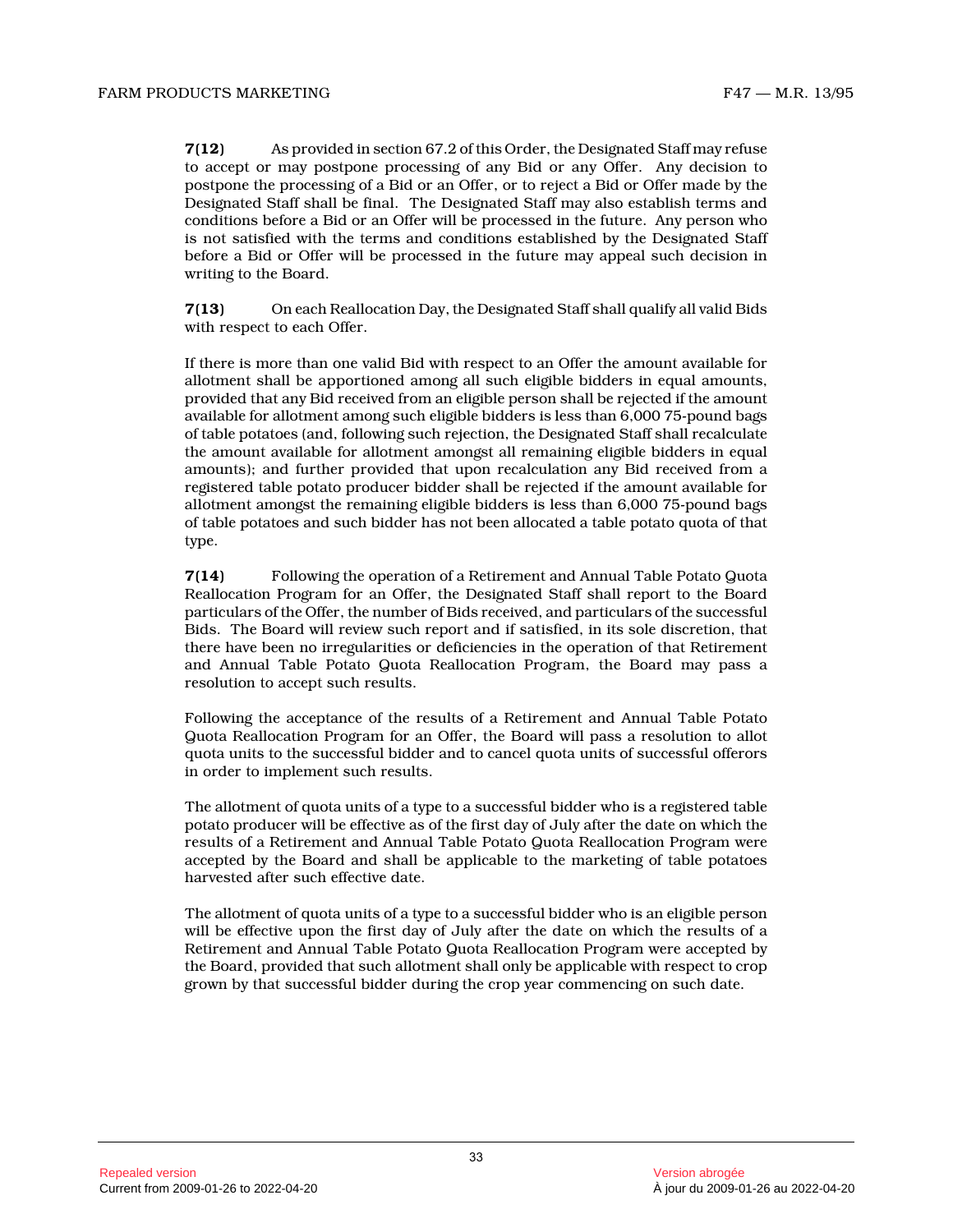The cancellation of quota units of a type allotted to a successful offeror will be effective as of the last day of June after the date on which the results of a Retirement and Annual Table Potato Quota Reallocation Program were accepted by the Board, provided however that the offeror shall be entitled to continue marketing table potatoes of that type after such date, provided those table potatoes were produced in the prior crop year and are of an acceptable quality, under the systems operated by the Board.

**7(15)** Following the Board's consideration of the results of a Retirement and Annual Table Potato Quota Reallocation Program, each participant in the Retirement and Annual Table Potato Quota Reallocation Program will be advised in writing by the Designated Staff whether such participant's Offer or Bid was successful, and if the Bid or Offer was successful, and if successful, the effective date of the allotment or cancellation.

**7(16)** All funds submitted by unsuccessful bidders as proposed administration fees will be returned to such bidder.

All surplus funds submitted by successful bidders as proposed administration fees will be returned to such bidder.

# **Retirement fund**

**8(1)** All administration fees paid to the Board by successful bidders will be allocated to the Retirement Fund.

**8(2)** All retirement payments made by the Board to successful offerors will be paid from the Retirement Fund.

#### **Transfer assessment and transfer assessment pool**

**9(1)** Each Offer shall be deemed to be reduced by a Transfer Assessment equivalent to 10% of the quota units offered for cancellation. In the event such calculation results in a fraction, the Transfer Assessment shall not include such fraction.

**9(2)** If an Offer is accepted, in whole or in part, as provided herein, the Transfer Assessment shall be credited to the Transfer Assessment Pool.

**9(3)** The Transfer Assessment Pool will be maintained on a gross 75 pound bag basis, without distinguishing types.

# **Allocation from the transfer assessment pool**

**10(1)** The quota units credited to the Transfer Assessment Pool may, from time to time, be allocated by the Board as follows:

(a) a total of 50% to eligible producers who have applied in writing for an increase in their annual table quota during the application period commencing December 1, and terminating December 31 of the previous calendar year, in equal numbers of quota units, provided that the quota units allocated to an eligible producer shall not be increased above maximum quota; and

(b) a total of 50% to those persons who are on the waiting list referred to in section 4 of this Order, in the order of priority set out on such waiting list, in amounts of 6,000 quota units each.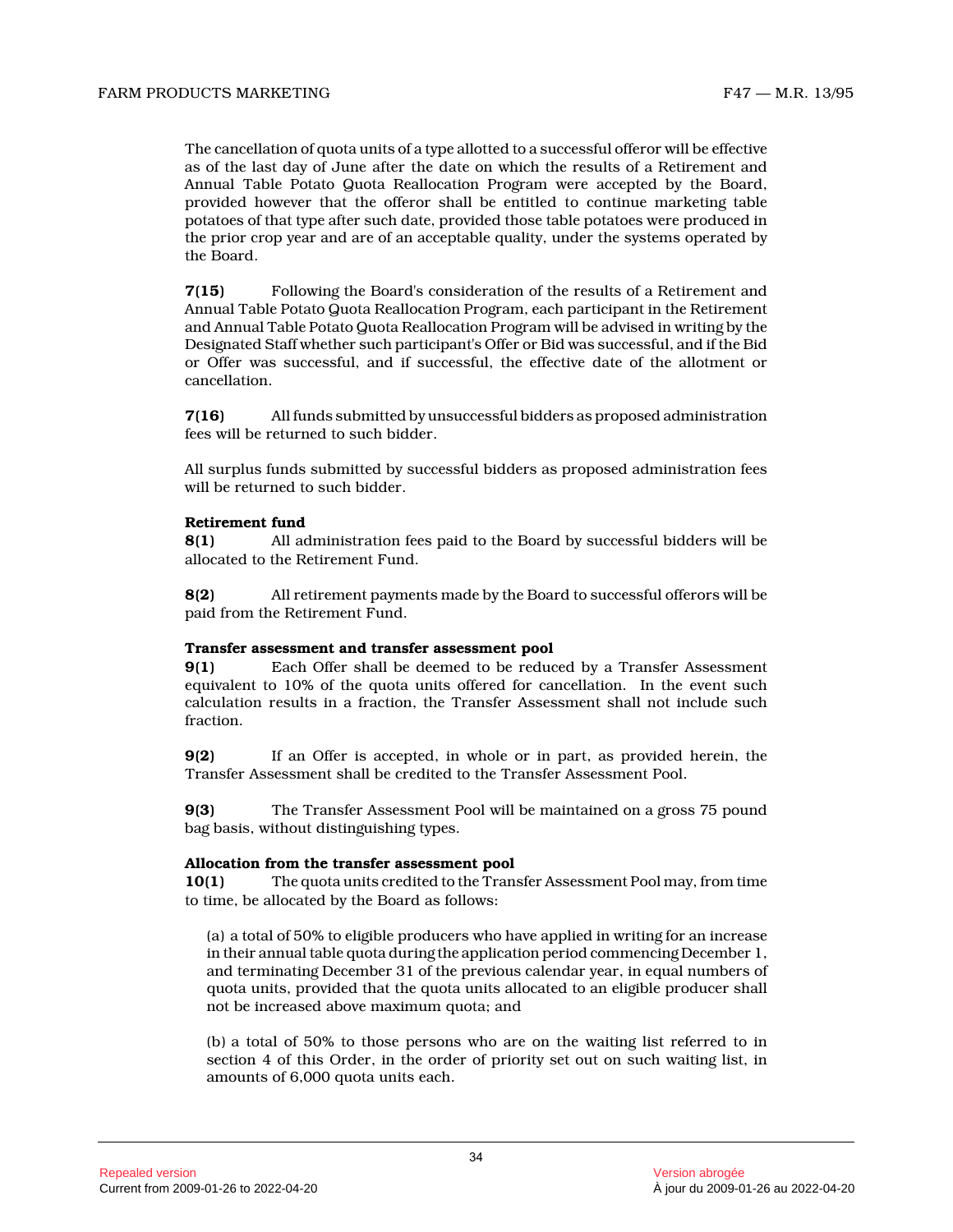**10(2)** Applicants who are allotted quota units pursuant to clause (1)(b) shall be eligible to request allocation of additional quota units in subsequent allocations pursuant to clause (1)(a).

**10(3)** A person who receives an allotment under clause (1)(b) shall not be entitled to submit an Offer which would result in the annual table quota allotted to such person being reduced below 6,000 75-pound bags of a type of table potatoes for a maximum of five years from the date of such allotment.

**10(4)** An eligible producer may be a successful bidder and may receive an allotment of quota units under clause (1)(a) on the same Reallocation Day.

#### **Type and effective date of allocation from pool**

**11** In making an allocation from the Transfer Assessment Pool, the Board will specify the type of such allocation and the effective date of the allotment.

# **Five year moratorium re new producers**

**12** In the event a person is allotted an annual table quota (the "initial allotment") and becomes a registered table potato producer pursuant to an application to the Board under section 4 of this Order, such person shall not be entitled to submit an Offer which would result in the annual table quota allotted to that person being reduced below the initial allotment for a minimum of five years from the date of such initial allotment.

#### **Five year moratorium re bidders**

**13** A successful bidder will not subsequently be eligible to receive a retirement allowance in connection with the cancellation of the equivalent number of quota units under the System if all quota units allotted to such producer are cancelled within five years of such successful Bid. In the event such person subsequently submits an Offer of all quota units allotted to such person during such five-year period, an equivalent number of quota units shall be debited against the number of quota units offered, so that the offeror will only be entitled to receive a retirement payment with respect to 90% of the balance of such quota units, and the quota units so debited shall be credited to the Transfer Assessment Pool.

#### **Notification lists**

**14** Any person who is not an eligible producer and who wishes to participate in a Retirement and Annual Table Potato Quota Reallocation Program as a bidder may request in writing, in such form as the Board may prescribe for such purposes, that such person's name be added to the Notification List.

Any person added to the Notification List shall be deleted from that List one year after being added to such List. A person on such List may request, in such form as the Board may prescribe for such purposes, that such person's name be included on such list for a further one year period, provided such application is made not earlier than one month prior to the date upon which such person's name would otherwise be deleted from such List.